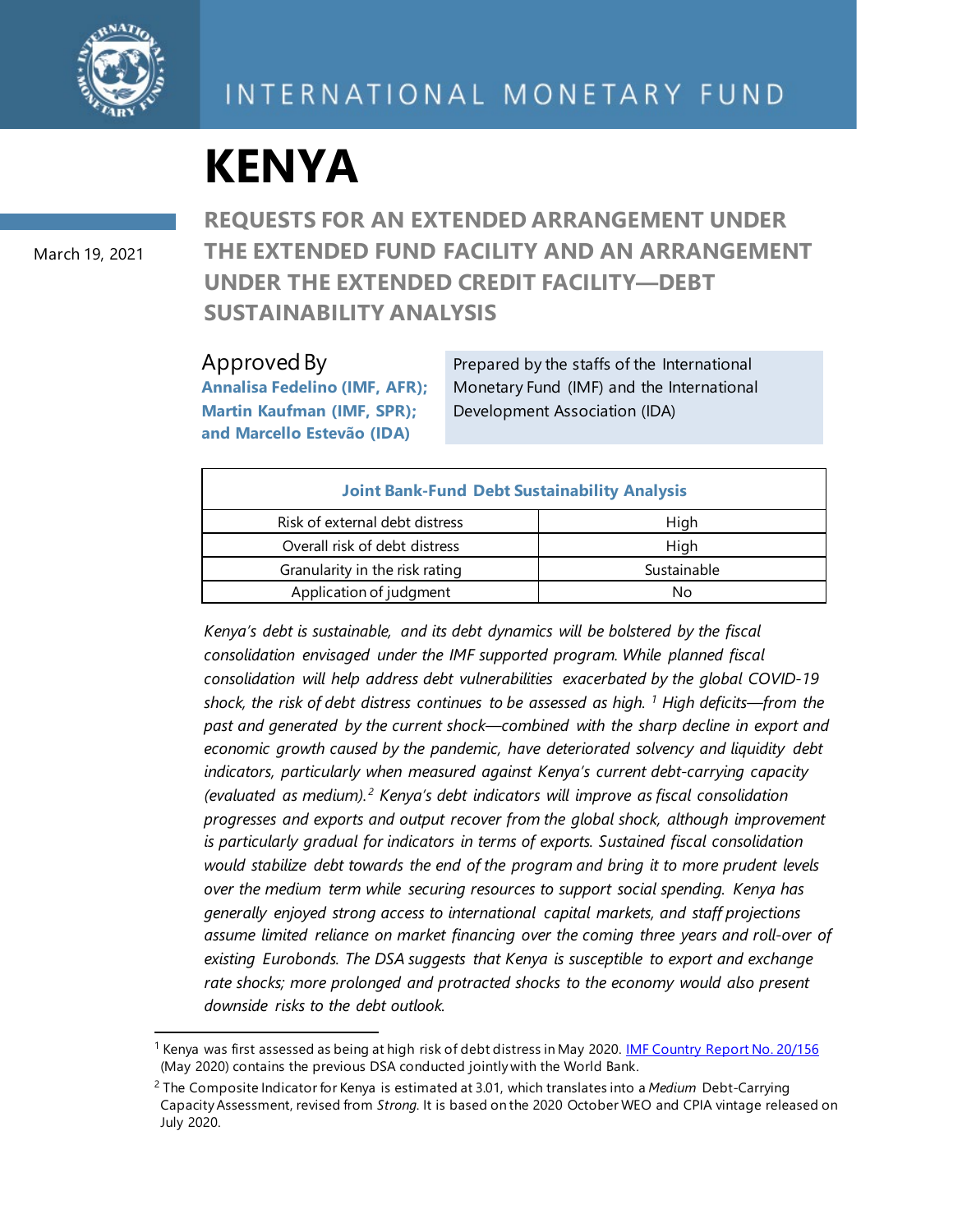# **PUBLIC DEBT COVERAGE**

**1. Kenya's public debt includes obligations of the central government.** Debt data include both external and domestic obligations and guarantees. The external DSA covers external debt of the central government and the central bank, as well as of the private sector; and stress tests apply to public and publicly guaranteed (PPG) debt. The public DSA covers both external and domestic debt incurred or guaranteed by the central government, and public domestic debt consists of central government debt. In this analysis, total public debt refers to the sum of public domestic and public external debt, however, it does not cover the entire public sector such as extra-budgetary units and county governments.<sup>[3](#page-1-0)</sup> Debt coverage excludes legacy debt of the pre-devolution county governments (whose size is modest). [4](#page-1-1) In comparison to peers, Kenya maintains a high standard of debt transparency. The external public debt register includes granular data disclosure, which could be more regularly updated.<sup>[5](#page-1-2)</sup> The DSA uses a currency-based definition of external debt, as nonresidents' direct participation in the domestic debt market, at about one percent of total outstanding government securities, is not significant.

**2. The DSA includes contingent liability stress tests for SOEs, PPPs, and a financial market shock.** In particular, the DSA incorporates:

- 3.1 percent of GDP to capture non-guaranteed debt of state-owned enterprises (SOEs) and Public Private Partnerships (PPPs). Notably, the baseline already incorporates the 0.3 percent of GDP assumed for SOE support as well as amounts borrowed directly by the Kenyan government and on-lent to SOEs. [6](#page-1-3)
- 5 percent of GDP for a loan default financial market shock—a value that exceeds the existing stock of financial sector NPLs of about 4 percent of GDP.

# **BACKGROUND ON DEBT**

**3.** Kenya's overall public debt has increased in recent years. Gross public debt increased from 48.6 percent of GDP at end-2015 to an estimated 69 percent of GDP at end-2020, reflecting high deficits, partly driven by past spending on large infrastructure projects, and in 2020 by the COVID-19 global shock. About half of Kenya's public debt is owed to external creditors.

**4. Most of Kenya's external public debt remains on concessional terms.** Nominal PPG external debt at end-2020 amounted to 35.6 percent of GDP, about four percentage points higher than at end-2019.

<span id="page-1-0"></span><sup>&</sup>lt;sup>3</sup> County governments have not been allowed to borrow without government guarantee since 2010 and borrowing requires National Treasury (NT) authorization while extra-budgetary units face no such constraint.

<span id="page-1-1"></span><sup>&</sup>lt;sup>4</sup> A new Constitution was approved by referendum in 2010, devolving substantial powers to 47 new county governments.

<span id="page-1-2"></span><sup>5</sup> Debt statistics bulletins with PPG coverage and debt management strategies are regularly published.Also, the Budget Policy Statement publishes contingent liabilities.

<span id="page-1-3"></span> $6$  This includes the external debt associated with the Standard Gauge Railway (SGR).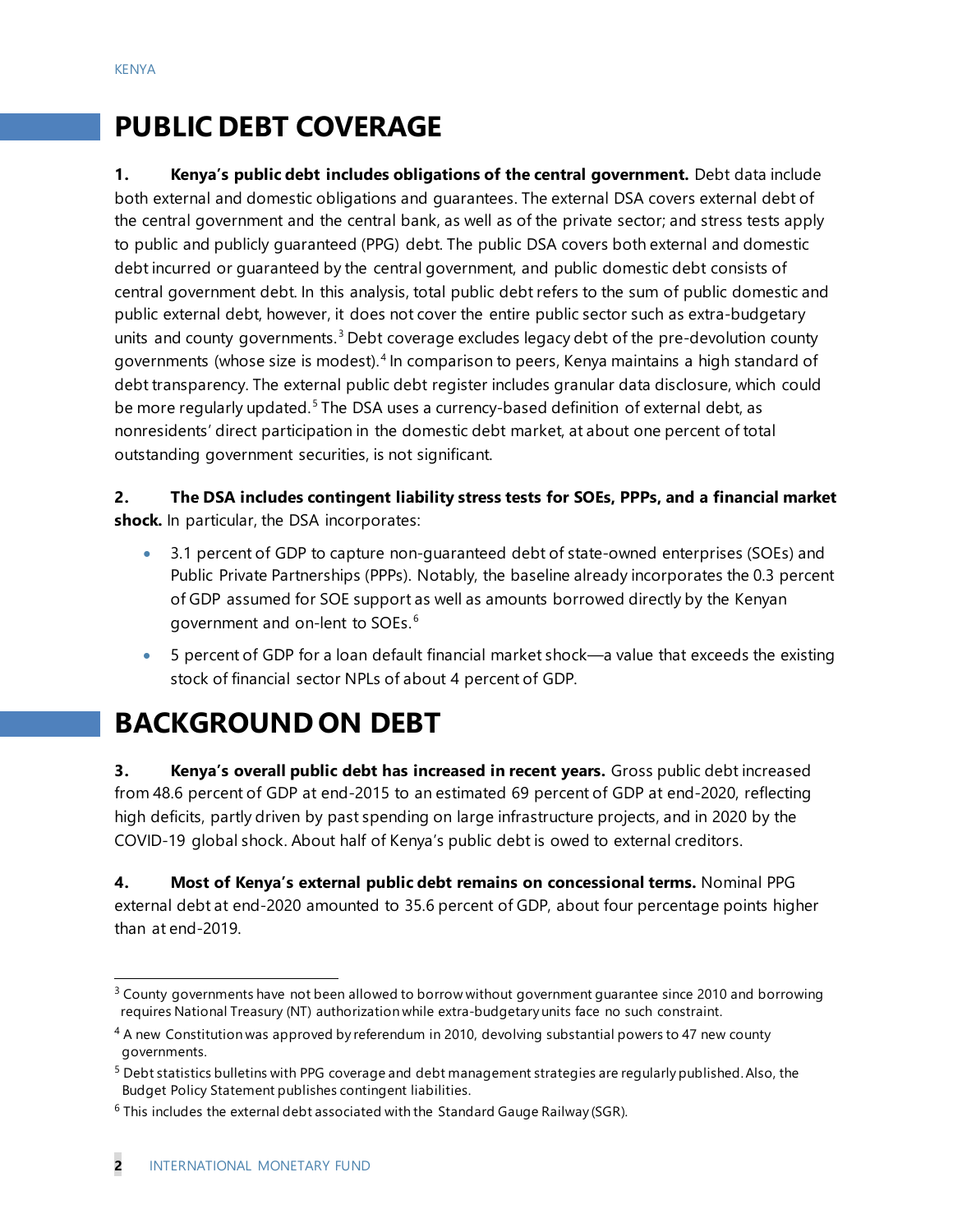| <b>KENYA</b> |
|--------------|
|              |

| Subsectors of the public sector                                                                                                                                                        | <b>Subsectors Covered</b>                                              |                       |
|----------------------------------------------------------------------------------------------------------------------------------------------------------------------------------------|------------------------------------------------------------------------|-----------------------|
| 1 Central government                                                                                                                                                                   | X                                                                      |                       |
| 2 State and local government                                                                                                                                                           |                                                                        |                       |
| 3 Other elements in the general government                                                                                                                                             |                                                                        |                       |
| o/w: Social security fund                                                                                                                                                              | X                                                                      |                       |
| o/w: Extra budgetary funds (EBFs)                                                                                                                                                      |                                                                        |                       |
| 6 Guarantees (to other entities in the public and private sector, including to SOEs)                                                                                                   | X                                                                      |                       |
| 7 Central bank (borrowed on behalf of the government)                                                                                                                                  | X                                                                      |                       |
|                                                                                                                                                                                        |                                                                        |                       |
| 8 Non-quaranteed SOE debt                                                                                                                                                              |                                                                        |                       |
|                                                                                                                                                                                        | The central government plus social security, central bank, government- |                       |
|                                                                                                                                                                                        | quaranteed debt                                                        |                       |
|                                                                                                                                                                                        | <b>Default</b>                                                         | Used for the analysis |
|                                                                                                                                                                                        | 0 percent of GDP                                                       |                       |
|                                                                                                                                                                                        | 2 percent of GDP                                                       |                       |
| 1 The country's coverage of public debt<br>2 Other elements of the general government not captured in 1.<br>3 SoE's debt (guaranteed and not guaranteed by the government) 1/<br>4 PPP | 35 percent of PPP stock                                                | 1.1                   |
| 5 Financial market (the default value of 5 percent of GDP is the minimum value)                                                                                                        | 5 percent of GDP                                                       | 5                     |

- At end-2020, multilateral creditors accounted for about 40 percent of external debt, while debt from bilateral creditors represented close to 33 percent. Of Kenya's bilateral debt, about 63 percent is owed to non-Paris Club members, mainly loans from China to finance construction of the Standard Gauge Railway (SGR) project.
- External commercial debt decreased in 2020, as the authorities prioritized concessional borrowing during the pandemic after several years of reliable access to global financial markets. Commercial debt (mainly Eurobonds and syndicated loans) accounted for about 26 percent of external public debt at end-2020—modestly above its share at end-2015. Eurobonds account for 70 percent of commercial debt



(US\$6.1 billion), while syndicated loans represent 27 percent (about \$2.5 billion).

|                            | 2015   |       |        | 2016  | 2017   |       | 2018   |       | 2019   |       | 2020   |       |
|----------------------------|--------|-------|--------|-------|--------|-------|--------|-------|--------|-------|--------|-------|
|                            | US\$bn | Share | US\$bn | Share | US\$bn | Share | US\$bn | Share | US\$bn | Share | US\$bn | Share |
| Multilateral creditors     | 7.3    | 46.5  | 7.6    | 41.2  | 8.2    | 35.8  | 8.6    | 32.1  | 10.2   | 33.4  | 13.7   | 39.7  |
| <b>Bilateral creditors</b> | 4.7    | 29.8  | 6.3    | 33.8  | 7.6    | 33.3  | 8.8    | 32.8  | 10.1   | 33.0  | 11.3   | 32.7  |
| Commercial creditors       | 3.6    | 22.7  | 4.5    | 24.2  | 6.9    | 30.1  | 9.2    | 34.4  | 10.2   | 33.1  | 8.9    | 25.9  |
| Others (supplier credits)  | 0.2    | 1.0   | 0.1    | 0.8   | 0.2    | 0.7   | 0.2    | 0.6   | 0.2    | 0.5   | 0.6    | 1.7   |
| Total                      | 15.8   | 100   | 18.5   | 100   | 22.8   | 100   | 26.7   | 100   | 30.7   | 100   | 34.5   | 100   |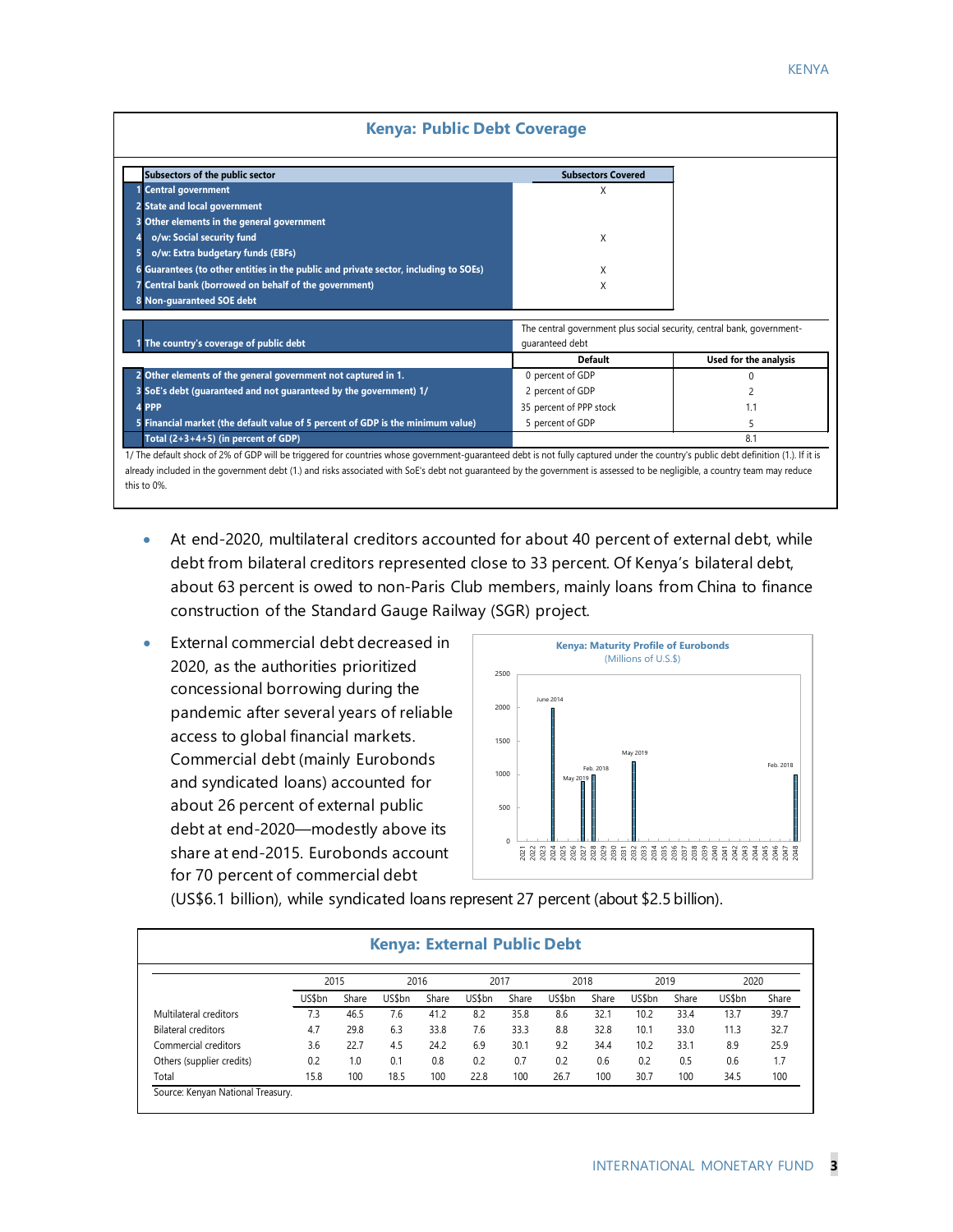**5. Kenya's domestic public debt reached 33 percent of GDP at end-2020.** Domestic debt is issued mostly in the form of Treasury bonds (about 70 percent of the total stock) and Treasury bills. The 91-day, 182-day, and 364-day average interest rates were 6.9 percent, 7.4 percent and 8.3 percent respectively in December 2020. The average time to maturity for government domestic debt securities increased from 5¾ years at end-2019 to 7.9 years at end-2020, as the authorities successfully implemented their strategy to lengthen the maturity profile of domestic debt. About half of government domestic debt securities are held by commercial banks, followed by pension funds.

## **UNDERLYING ASSUMPTIONS**

**6. Under the baseline scenario, solid growth is expected over the medium term.** Despite a slowdown in 2020 driven by the global COVID-19 shock, medium-term growth prospects remain favorable and broadly in line with past performance. In 2021 the recovery will be driven by manufacturing and services, particularly education, transportation and trade (wholesale and retail) activities that have recently rebounded after being particularly affected by the lockdowns implemented to address the health crisis. Estimated growth for 2021 is significantly affected by base effects, including the methodological approach that better captured the impact of school closures and their reopening; non-education growth is in line with the historical trend as some sectors show healthy recovery while others still face challenges. The expectation under the baseline is that, after this rebound from the COVID19 shock, the economy will settle at its potential growth (roughly 6 percent) over the medium to long term.<sup>[7](#page-3-0)</sup> Medium-term growth is supported by the reform agenda envisaged under the proposed EFF/ECF program, which should underpin a healthy investment rate, particularly private investment, as well as the favorable prospects for external demand propelling exports. Exports of goods and services are projected to reach 13.3 percent of GDP in 2025, broadly the same share as observed in 201[8](#page-3-1). $8$  Inflation is expected to remain close to the middle of the authorities' target range in the near and medium term.

|                                                        | 2013   | 2014    | 2015   | 2016   | 2017   | 2018   | 2019   | 2020   |
|--------------------------------------------------------|--------|---------|--------|--------|--------|--------|--------|--------|
|                                                        |        |         | Actual |        |        |        |        | Prel.  |
| Real GDP growth (percent)                              | 5.9    | 5.4     | 5.7    | 5.9    | 4.8    | 6.3    | 5.4    | $-0.1$ |
| CPI inflation, average (percent)                       | 5.7    | 6.9     | 6.6    | 6.3    | 8.0    | 4.7    | 5.2    | 5.3    |
| CPI inflation, eop (percent)                           | 7.1    | 6.0     | 8.0    | 6.3    | 4.5    | 5.7    | 5.8    | 5.6    |
| Current account balance (percent of GDP)               | $-8.8$ | $-10.4$ | $-6.9$ | $-5.8$ | $-7.2$ | $-5.7$ | $-5.8$ | $-4.8$ |
| Overall fiscal balance (percent of GDP) <sup>1</sup>   | $-5.2$ | $-6.1$  | $-8.4$ | $-7.4$ | $-9.1$ | $-7.4$ | $-7.7$ | $-7.8$ |
| Gross international reserves (in billions of US\$)     | 6.4    | 8.0     | 7.5    | 7.5    | 7.1    | 8.1    | 9.1    | 8.3    |
| Gross international reserves (months of imports)       | 3.8    | 5.4     | 5.6    | 4.7    | 4.3    | 4.8    | 6.1    | 4.7    |
| Total public debt (gross, percent of GDP) <sup>1</sup> | 41.1   | 46.8    | 47.9   | 53.5   | 57.4   | 59.3   | 62.1   | 65.9   |
| Private investment (percent of GDP)                    | 14.3   | 17.2    | 15.1   | 9.0    | 9.7    | 8.6    | 8.0    | 7.0    |
| Credit to the private sector (y/y growth, percent)     | 20.1   | 22.2    | 17.3   | 4.4    | 2.5    | 2.4    | 7.1    | 7.7    |

<span id="page-3-0"></span> $^7$  For comparison, the DSF published at the time of the May RCF, which did not reflect the assumption of IMF program engagement as under the current EFF/ECF arrangements, assumed a long-term growth rate of 5.8 percent.

<span id="page-3-1"></span><sup>&</sup>lt;sup>8</sup> See the External Sector Assessment for a discussion on export performance and longer-term competitiveness challenges.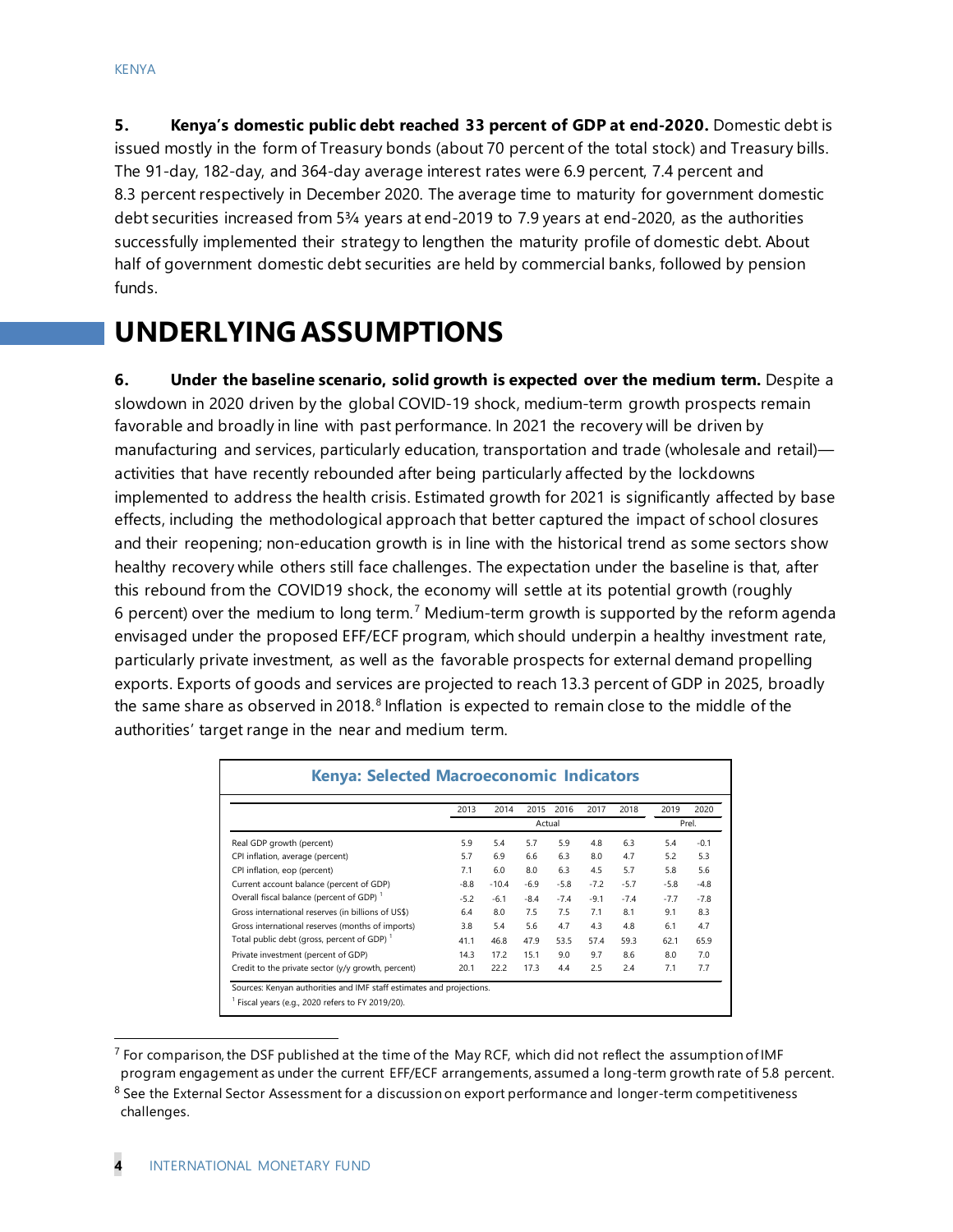**7. The fiscal deficit reached 7.8 percent of GDP in 2019/20, 1.2 percentage points less than the deficit approved in the supplemental budget.** Tax revenues declined to 13.6 percent of GDP in 2019/20—reflecting the economic slowdown and policy measures to address the COVID-19 shock, but also the gradual downward trend observed since 2013/14. Kenya's revenue collection remains in line with the regional average. The decline in the deficit since 2016/17 has been mainly achieved through spending cuts to both current outlays and development spending. With strong adjustment under the proposed program, Kenya would reach the average debt-stabilizing primary deficit, estimated at 1.2 percent of GDP, in 2023; over the medium term the overall deficit is expected to decline and stay below 4 percent of GDP, with the primary surplus at 0.5 percent of GDP. In 2021 a significant share of financing is expected to come in the form of concessional and semi-concessional borrowing, including from the IMF and other multilaterals; financing from commercial lenders is estimated at \$1.1 billion as part of the authorities plan' to limit reliance on external commercial borrowing in the coming years to reduce debt-related vulnerabilities. Having generally enjoyed strong access to the international capital markets, the authorities are also considering debt management operations if market conditions are favorable; debt management operations are not reflected in the baseline. Kenya is also expected to tap global capital markets to roll over Eurobonds as they mature.

|                                               | 2017 | 2018 | 2019 | 2020   | 2021 | Long-term 1/ |
|-----------------------------------------------|------|------|------|--------|------|--------------|
| Real GDP Growth                               |      |      |      |        |      |              |
| Current DSA                                   | 4.8  | 6.3  | 5.4  | $-0.1$ | 7.6  | 6.0          |
| Previous DSA (May 2020)                       | 4.8  | 6.3  | 5.4  | 0.8    | 5.5  | 5.8          |
| Primary Fiscal Deficit (percent of GDP)       |      |      |      |        |      |              |
| Current DSA                                   | 4.5  | 3.7  | 3.6  | 4.1    | 3.7  | $-1.0$       |
| Previous DSA (May 2020)                       | 4.5  | 3.7  | 4.0  | 4.1    | 3.1  | 0.3          |
| Non-interest Current Account (percent of GDP) |      |      |      |        |      |              |
| Current DSA                                   | 5.0  | 4.1  | 3.8  | 2.8    | 3.5  | 3.6          |
| Previous DSA (May 2020)                       | 5.0  | 3.5  | 2.9  | 2.9    | 2.8  | 2.8          |

**8. The current account deficit amounted to 4.8 percent of GDP in 2020—one percentage point lower than in 2019.** The current account performance was supported by resilient exports tea and horticulture—and lower global energy prices; tourism receipts contracted on account of the COVID-19 crisis, while remittances performed strongly. Over the medium term, staff projects a stable current account deficit, supported by exports recovering from the COVID-19 shock and moderate

import growth as the pace of development expenditure, which has a high import content, stabilizes. Under the baseline the current account deficit is expected to be financed by a diversified set of sources, including FDI and financial and non-financial corporate borrowing.

**9. The realism tools flag some optimism compared to historical performance, but staff is of the view that the projections are reasonable (Figure 4).** While protecting social spending, the baseline scenario assumes an improvement of the primary balance of 3.7 percentage points of GDP over the next three years, which falls in the top quartile of the distribution for LICs. Staff is of the view that this is realistic and in line with the authorities' plan for fiscal consolidation under the program as set out in the 2021 Budget Policy Statement (BPS). The authorities' commitment to fiscal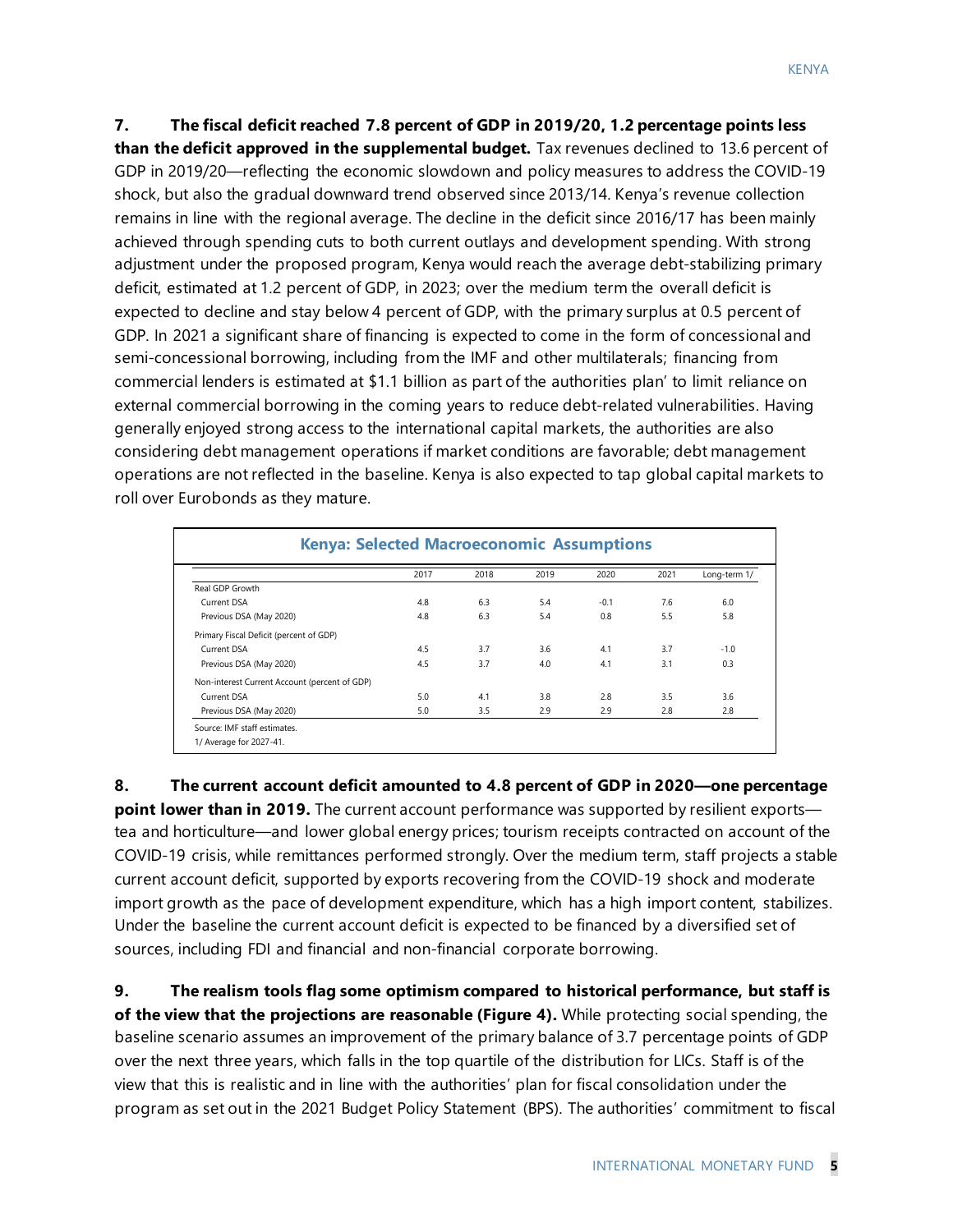consolidation, including actions taken during the pandemic to broaden the tax revenue base and identify offsets to compensate for COVID-related expenditures, provide assurances that the fiscal adjustment under the program is achievable (see ¶19). The global and domestic recovery from the COVID shock and base effects associated with the crisis, including the methodological approach that better captured the impact of school closures and their reopening, substantiate the near-term growth trajectory during planned fiscal consolidation. Export growth is projected to be slightly higher than the recent past, which is justified as exports recover from Kenya's early 2019 drought and the 2020 global shock. By 2025, exports of goods and services are projected to return to a similar level as the share of GDP observed in 2018, supported by Kenya's improving business environment, key infrastructure projects coming to completion, large potential in a range of agricultural products, and the Big 4 Agenda push to stimulate manufacturing with a strong export emphasis. In the outer years, it is assumed that Kenya will continue to depend on concessional financing as part of a continuing commitment to reduce debt-related vulnerabilities.

|                                                               | <b>Volume of new debt</b> |          | PV of new debt 1/                            |          |
|---------------------------------------------------------------|---------------------------|----------|----------------------------------------------|----------|
| <b>PPG</b> external debt                                      | April 2021 - June 2022    |          | April 2021 - June 2022<br>(program purposes) |          |
|                                                               | USD million               | Percent  | USD million                                  | Percent  |
| By sources of debt financing                                  | 12.376                    | 100      | 10.342                                       | 100      |
| <b>Concessional debt, of which</b>                            | 4.765                     | 39       | 2.787                                        | 27       |
| Multilateral debt                                             | 2.420                     | 20       | 1.451                                        | 14       |
| Bilateral debt                                                | 2,345                     | 19       | 1,336                                        | 13       |
| Other                                                         | $\Omega$                  | $\Omega$ | $\Omega$                                     | $\Omega$ |
| Non-concessional debt, of which                               | 2,611                     | 21       | 2,555                                        | 25       |
| Semi-concessional                                             | 282                       | 2        | 226                                          | 2        |
| Commercial terms                                              | 2,329                     | 19       | 2.329                                        | 23       |
| <b>Debt for Debt Management Operations (Non-Concessional)</b> | 5,000                     | 40       | 5,000                                        | 48       |
| <b>By Creditor Type</b>                                       | 12,376                    | 100      | 10,342                                       | 100      |
| Multilateral                                                  | 2,702                     | 22       | 1,677                                        | 16       |
| <b>Bilateral - Paris Club</b>                                 | 579                       | 5        | 343                                          | 3        |
| Bilateral - Non-Paris Club                                    | 1.766                     | 14       | 993                                          | 10       |
| Private                                                       | 2,329                     | 19       | 2,329                                        | 23       |
| Private for Debt Management Operations                        | 5,000                     | 40       | 5.000                                        | 48       |
| <b>Uses of debt financing</b>                                 | 12.376                    | 100      | 10.342                                       | 100      |
| Infrastructure                                                | 4.295                     | 35       | 3.522                                        | 34       |
| Social Spending                                               | 755                       | 6        | 428                                          | 4        |
| <b>Budget Financing</b>                                       | 2.326                     | 19       | 1.391                                        | 13       |
| Potential Debt Management Operations 2/                       | 5,000                     | 40       | 5,000                                        | 48       |

#### **Kenya: Summary Table of Projected External Borrowing Program from April 1, 2021 to June 30, 2022**

Source: IMF calculations using Authorities' data.

1/ Contracting and guaranteeing of new debt. The present value of debt is calculated using the terms of individual loans and applying the 5 percent program discount rate. For commercial debt, the present value is defined as the nominal/face value. 2/ "Planned potential borrowing for debt management operations to improve the debt profile (in terms of PV and debt service). Debt management operations are not reflected in the baseline.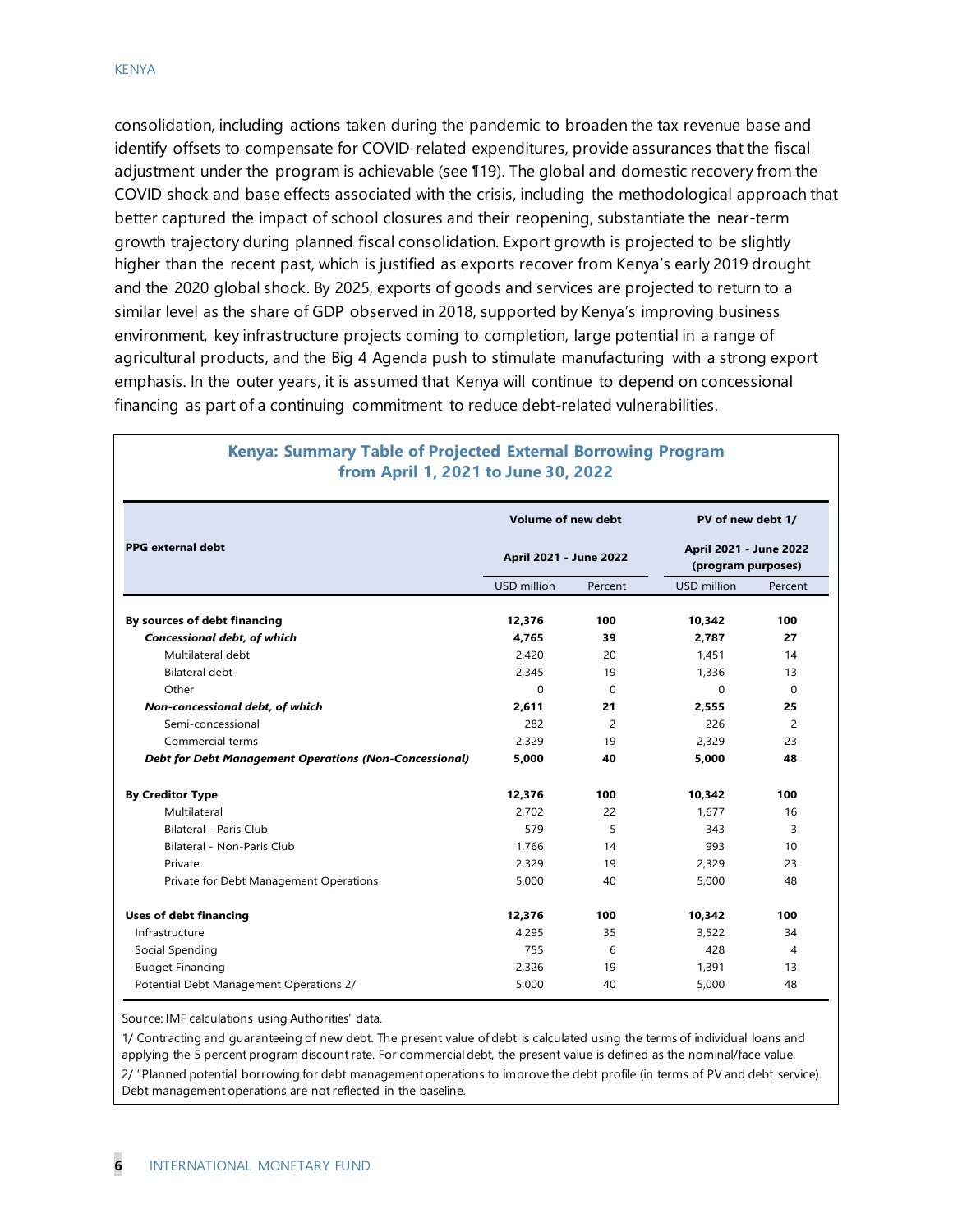# **COUNTRY CLASSIFICATION AND DETERMINATION OF SCENARIO STRESS TESTS**

**10. Kenya's debt carrying capacity is assessed as Medium, given an estimated Composite Indicator (CI) of 3.01.** The CI captures the impact of various factors through a weighted average of an institutional indicator,<sup>9</sup> real GDP growth, remittances, international reserves, and world growth. Kenya's CI is based on the October 2020 WEO and the World Bank's CPIA vintage released in July 2020. The debt carrying capacity, in turn, determines the PPG external debt thresholds and total public debt benchmarks.10



**11. The revision to Kenya's debt carrying capacity assessment from Strong to Medium was primarily driven by the revision to global growth that occurred with the October 2020 WEO (see Text Table, page 8).** The 10-year global growth average was downgraded from 3.5 percent in the previous assessment to 2.9 percent under the current assessment<sup>11</sup>. With global growth having the largest weight, the revision explains close to 70 percent of the change in the composite indicator score. The downward revision to Kenya's 10-year average growth (from 5.7 percent to 5.1 percent), contributed about 14 percent of the fall in the composite indicator score. Lower reserves coverage contributed to a lower score, while higher remittances growth supported a higher score. Consistent with the shift to Medium debt carrying capacity, applicable thresholds under the LIC DSF also are reduced, as indicated above.

<sup>9</sup> The World Bank's Country Policy and Institutional Assessment (CPIA).

<sup>&</sup>lt;sup>10</sup> See Guidance Note on the Bank-Fund Debt Sustainability Framework for Low Income Countries, Section V.

 $11$  Global growth projections have been revised up since October 2020 WEO, although the outlook remains uncertain.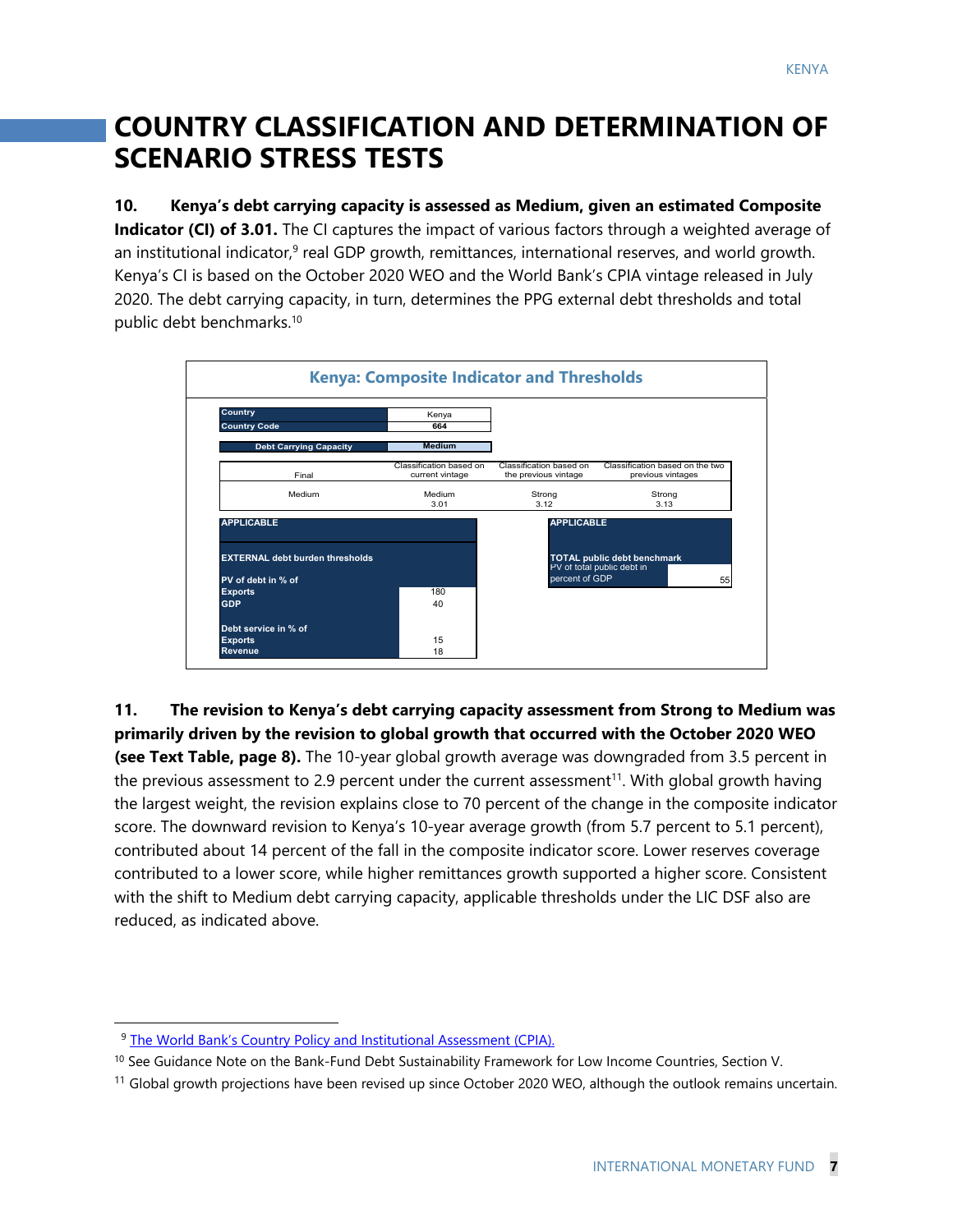| Kenya: Sources of Change in the Assessment of Debt Carrying Capacity |                     |                                  |                                         |                                  |                                         |
|----------------------------------------------------------------------|---------------------|----------------------------------|-----------------------------------------|----------------------------------|-----------------------------------------|
|                                                                      |                     |                                  | <b>Current Assesment</b>                |                                  | <b>Previous Assessment</b>              |
| Component                                                            | Coefficients<br>(A) | 10-year<br>average<br>values (B) | CI Score<br>components<br>$(A*B) = (C)$ | 10-year<br>average<br>values (B) | CI Score<br>components<br>$(A*B) = (C)$ |
| Country Policy and Institutional Assessment (CPIA)                   | 0.4                 | 3.7                              | 1.44                                    | 3.7                              | 1.44                                    |
| Real GDP growth, percent                                             | 2.7                 | 5.1                              | 0.14                                    | 5.7                              | 0.16                                    |
| Import coverage of reserves, percent                                 | 4.1                 | 39.4                             | 1.60                                    | 42.3                             | 1.72                                    |
| Import coverage of reserves <sup>12</sup> , percent                  | $-4.0$              | 15.5                             | $-0.62$                                 | 17.9                             | $-0.71$                                 |
| Remittances, in percent of GDP                                       | 2.0                 | 3.0                              | 0.06                                    | 2.8                              | 0.06                                    |
| Global growth, in percent                                            | 13.5                | 2.9                              | 0.40                                    | 3.5                              | 0.47                                    |
| <b>Composite Indicator (CI) Score</b>                                |                     |                                  | 3.01                                    |                                  | 3.12                                    |
| <b>Composite Indicator (CI) Rating</b>                               |                     |                                  | <b>Medium</b>                           |                                  | <b>Strong</b>                           |

#### **12. Besides the six standardized stress tests, there are two tailored stress tests:**

- One tailored stress test combines contingent liabilities of a one-time debt shock (equivalent to 8.1 percent of GDP) to capture a scenario reflecting both contingent liabilities from SOEs (equal to the indicated standard level of 2 percent of GDP), contingent liabilities from PPPs (equal to the indicated level of 35% of the existing PPP stock, or 1.1 percent of GDP) and a need for bank recapitalization (equal to the indicated standard level of 5 percent of GDP).
- The second tailored stress test is a market financing shock which is applied to low income countries with market access, such as Kenya. The scenario assesses rollover risks resulting from a deterioration in global risk sentiment, temporary nominal depreciation, and shortening of maturities of new external commercial borrowing.

# **EXTERNAL DEBT SUSTAINABILITY ANALYSIS**

**13. Debt indicators in terms of exports breach thresholds under the baseline driven by the slowdown in exports and higher external debt (Table 1, Table 3, and Figure 1).** Higher debt, the debt amortization profile, and lower exports of goods and services caused by the COVID-19 shock help explain the breaches of one solvency (PV of PPG external debt-to-export ratio) and liquidity (debt-service-to-exports ratio) indicator. Based on the debt-carrying capacity analysis (2020 October-vintage WEO), the solvency indicator remains above threshold (180 percent) during 2021–27, while the liquidity indicator exceeds its threshold (15 percent) throughout the 10-year projection. The solvency indicator gradually declines as exports recover; the long-term decline in the liquidity indicator is interrupted by Eurobond repayments in 2024 and 2028. When compared with the May 2020 DSA, the reassessed classification of Kenya's debt carrying capacity contributed to more protracted breaches.

**14. The PV of PPG external debt as a share of GDP remains firmly below the 40 percent indicative threshold throughout the projection period (Table 1 and Figure 1).** Reflecting fiscal consolidation efforts and a borrowing mix that favors concessional borrowing, this solvency indicator is expected to decline from 28.7 percent in 2021 to almost 17 percent in 2041. It also remains below the threshold under the most extreme shock—a one-time depreciation. The external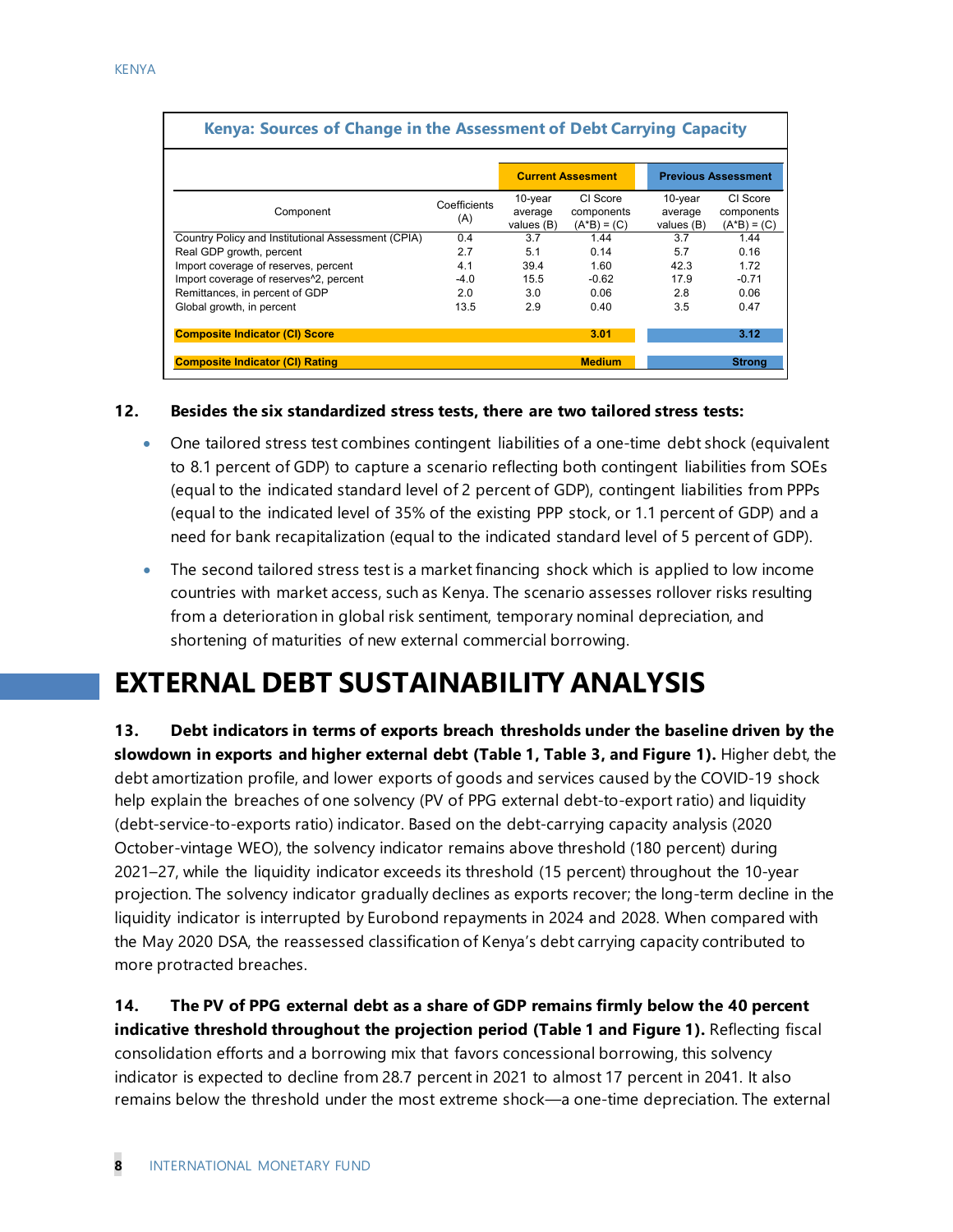debt service-to-revenue ratio exceeds its threshold (18 percent) in 2024, reflecting the maturity of the Eurobond in that year. If market conditions are favorable, the authorities are considering debt management operations to further improve the already smooth debt service profile. Support provided by the G20 under the Debt Service Suspension Initiative (DSSI), requested by Kenya in January 2021, helped reduce debt service by about US\$640 million in 2021.

**15. Standard stress test results highlight the sensitivity of debt indicators to exports (Figure 1 and Table 1).** Specifically, under the most extreme shock scenario (shock to export growth), the PV of debt-to-exports and the debt service-to-exports ratios breach the threshold over the projection period. Under the most extreme scenario, the debt service-to-revenue ratio is above the threshold until 2025.

**16. Market financing risks have receded for Kenya (Figure 5).** The EMBI spread has fallen from 727 basis points in 2020Q1 to 498 basis points during the 3 months ending in January 2021 and remains below the threshold (570 basis points). Gross financing needs have also declined, from 15 percent of GDP at the time of the previous DSA to 13 percent of GDP currently, staying below the threshold (14 percent of GDP) that indicates high risks. As noted above, relief provided by the G20 under the DSSI reduced financing needs in 2021. Fiscal consolidation efforts under the proposed program would help reduce gross financing needs below the threshold except in 2024, when rollover of the Eurobond upon maturity will increase financing needs to 14.3 percent of GDP. As is the case for emerging and frontier economies, financing risks could be affected by global liquidity conditions. If global market conditions were to unexpectedly tighten, financing risks for Kenya may increase. The shift in the deficit financing mix towards domestic resources calls for monitoring risks, although the recent success in extending the maturity profile of domestic debt mitigates some domestic refinancing risk.

# **PUBLIC DEBT SUSTAINABILITY ANALYSIS**

**17. While average indebtedness in PV terms remains unchanged when compared with the last DSA, under the current baseline the public debt-to-GDP ratio remains above the 55 percent benchmark—for a country rated at medium debt-carrying capacity—until 2027 (Figure 2 and Table 2). [12](#page-8-0)** In PV terms, the average PV debt-to-GDP ratio amounts to 62.8 percent during 2020–25, 0.3 percentage point of GDP above the average figure discussed at the time of the DSA for the RCF (May 2020). Public sector debt is projected to increase from 62.4 percent of GDP (PV terms) in 2020 to 64.2 percent in 2022, followed by a gradual decline. It remains above the threshold until 2027. Supported by fiscal consolidation under the program, including revenue mobilization measures, the PV of public debt-to-revenue ratio would initially increase from 360 percent in 2020 to 373 percent in 2021, before gradually declining to 248 percent in 2030 and to 105 percent in 2040.

<span id="page-8-0"></span><sup>12</sup> Under *Strong* debt carrying capacity the threshold on PV of public debt is 70 percent of GDP.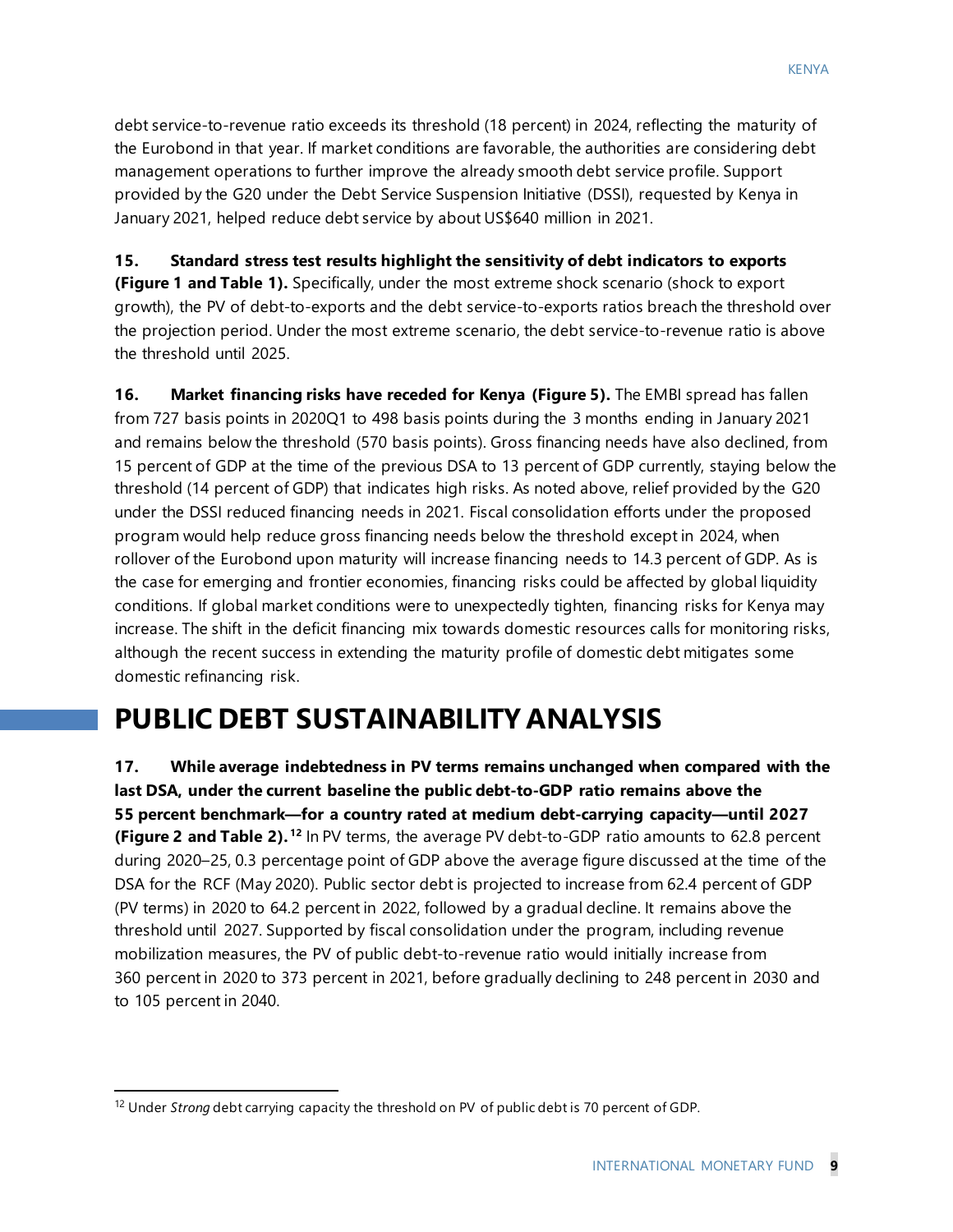**18. The alternative scenarios indicate that the PV of debt-to-GDP ratio would remain above the indicative benchmark for most of the projection period (Figure 2 and Table 4).**  Under the most extreme shock scenario (shock to GDP growth), the PV of the public debt-to-GDP ratio would breach the 55 percent benchmark for a country with medium debt-carrying capacity during 2021–35.

### **RISK RATING AND VULNERABILITIES**

**19. Kenya's risk of debt distress remains high in the context of the ongoing global COVID-19 shock.** The shock has led to a sharp temporary decline in export and GDP growth and triggered a strong fiscal response, interrupting planned consolidation. Consequently, the mechanical signal from debt indicators has worsened, particularly those expressed in terms of exports. Potential risks associated with SOEs will be closely monitored under the Fund-supported program, inter alia through financial evaluations of the nine largest SOEs facing financial risks (*prior action*), with the number of SOEs assessed increasing to 15–20 before the end of FY20/21. This analysis will inform the development of a strategy to manage and reduce SOE-related risks (*structural benchmark*). Kenya's external and public debt vulnerabilities also reflect high past deficits, partly due to large infrastructure projects. Given the assessment of debt-carrying capacity as medium, the mechanical signal indicates sustained breaches of solvency and liquidity indicators under the baseline scenario —the PV of external debt-to-exports and external debt service-to-exports ratios as well as PV of public debt-to-GDP. The larger breach of liquidity indicators in 2024 under the baseline is mainly attributed to a Eurobond repayment; staff projects Kenya should be able to roll this maturity over, given its historical record of strong global market access and commitment to fiscal consolidation under the proposed program. The DSA suggests that Kenya is susceptible to export and exchange rate depreciation shocks (Figure 1).

#### **20. Kenya's debt remains sustainable and supported by fiscal consolidation under the**

**program.** With the debt-stabilizing primary balance achieved and surpassed during the program, debt would begin declining as a share of GDP already during the last year of the EFF/ECF arrangements. Indicators measured against exports will also gradually improve with the recovery of exports toward levels Kenya has achieved in recent years, supported by the post-pandemic global recovery and reforms under the EFF/ECF program to enhance competitiveness. Given the duration of mechanical threshold breaches under the baseline, consolidation efforts would need to be sustained after the program concludes to bring debt down to a healthier level.

• While the PV of public debt-to-GDP ratio remains above the indicative threshold (50 percent), the authorities' commitment to fiscal consolidation under the program provides additional safeguards for debt sustainability. Important actions have already been taken to permanently broaden the tax revenue base in the midst of the pandemic, alongside expenditure savings to limit expansion of the deficit from the COVID-19 shock. The multiyear fiscal consolidation plan highlighted in the 2021 Budget Policy Statement (BPS) is premised on a more conservative approach to revenue projections and a commitment to additional policy steps to increase tax revenues and control expenditures under the EFF/ECF program with the specific objective of anchoring debt sustainability.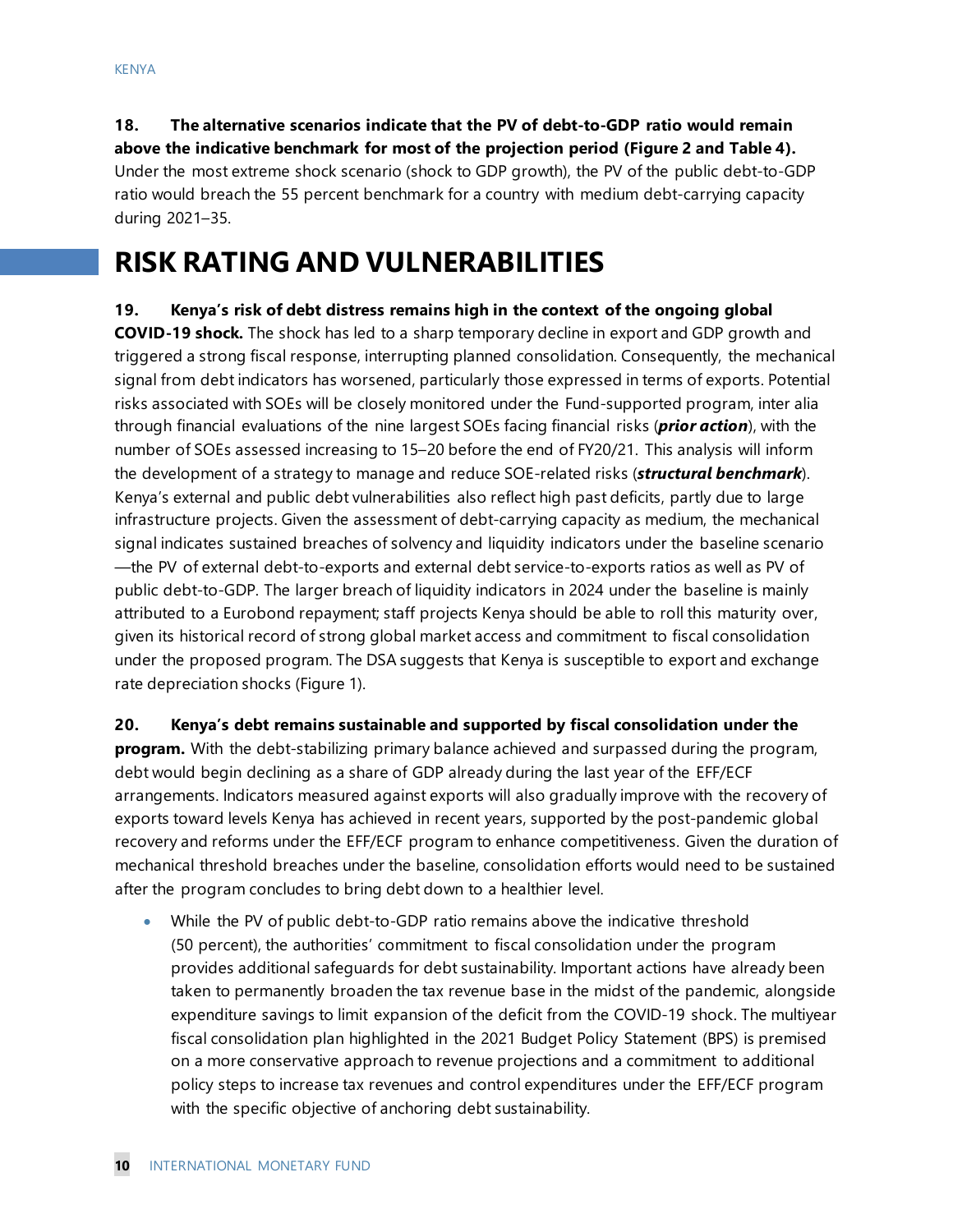- Kenya's PV of external debt as a share of GDP is below the 40 percent indicative threshold and will gradually decline over time. The slowdown in exports on the back of the COVID-19 shock and the scheduled rollover of the 2024 Eurobond drive the breaches in PV of external debt to exports and external debt service to exports. Kenya's external debt indicators are expected to gradually improve as fiscal consolidation progresses, exports recover after the global shock dissipates, and Kenya makes progress to unlock its substantial export potential.
- In addition, in connection with Kenya's good prospects for capital market access at favorable terms, debt management operations (not reflected under the baseline) that seek to refinance syndicated loans and the 2024 Eurobond with long-dated debt instruments could offer a meaningful possibility to further improve the external debt profile.

**21. Debt sustainability is also supported by Kenya's generally smooth debt service profile, the authorities' commitment to protect the public sector balance sheet from SOE-related contingent liabilities, and reasonable prospects for restoring Kenya's strong debt carrying capacity.** While the protracted breaches of most debt burden indicators are a source of concern, including SOE-related contingent liabilities, there are mitigating factors that help support the debt sustainability assessment. The relatively smooth debt service profile—except for the 2024 Eurobond maturity—is on a clear declining trajectory over the projection period during which breaches are most pronounced, signaling a strengthening in debt servicing capacity. The authorities' commitment to absorb potential fiscal costs associated with materialization of SOE-related contingent liabilities with a limited impact on the programmed fiscal envelope will help avoid further deterioration in the public sector balance sheet. With global growth rebounding during the projection period, Kenya's track record of strong debt carrying capacity, and the authorities' commitment to pursue strong policies to replenish external buffers, there are reasonable prospects of restoring a strong debtcarrying capacity over the medium term, which will help reduce the number of indicators breaching the thresholds and the breaches' duration. Stable and strong remittances would also continue to be an important source for foreign currency receipts, helping offset the slowdown in tourism receipts.

**22. The debt profile also calls for a strong debt management framework and its effective implementation.** The authorities' active plans for managing their portfolio risks, including through refinancing maturities coming due on better terms to improve the overall debt profile, are a source of resiliency. In this context, the authorities are encouraged to further strengthen their debt management capacity to manage and prepare for large repayments of commercial borrowing. As part of this strategy, the authorities' plans to refinance loans at a longer maturity to limit refinancing risks is welcome. At the same time, concessional borrowing should continue to play an important role in financing investment projects due to its lower cost and longer maturity profile, while nonconcessional borrowing should be limited to finance those projects that are critical for the authorities' development strategy and have high social and economic returns. Looking ahead, efficient investment in infrastructure will raise growth and export potential, both of which will support Kenya's external debt sustainability. Delivering on fiscal consolidation, while seeking to preserve social and development spending, would further reduce risks. At the same time, the authorities are encouraged to expand the coverage of public debt to include county governments,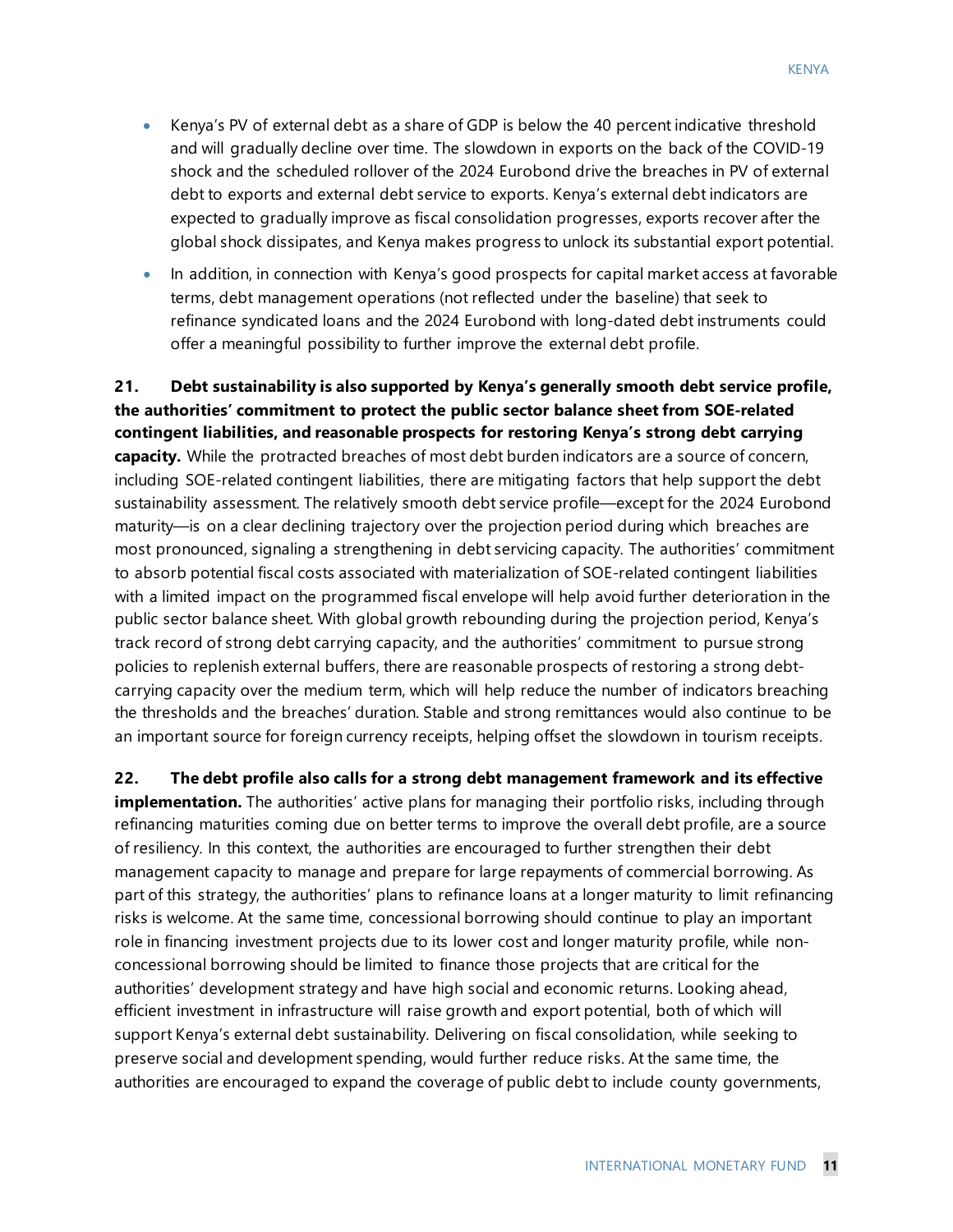extra budgetary units, and non-guaranteed SOE debt, and continue improving public debt management and revenue administration.

# **AUTHORITIES' VIEWS**

**23. While underscoring the high degree of uncertainty on the outlook, the authorities acknowledged that debt and debt service indicators have deteriorated, reflecting the adverse impact of the global COVID-19 shock that contributed to larger primary deficits and lower growth.** They noted that higher public debt was driven by the increased utilization of external commercial financing of the past, although during 2020 Kenya avoided utilizing commercial borrowing and relied heavily on the domestic debt markets. The authorities emphasized their commitment to fiscal consolidation under the program, including continued efforts to improve tax revenues, strengthen exports to help improve liquidity and solvency debt indicators, and continue to rely on concessional financing. The authorities acknowledged that Kenya remains at high risk of debt distress—overall and external debt. They committed to limit the use of commercial borrowing to the amounts allowed under the IMF supported program and observe the IMF Debt Limits Policy. The authorities noted that they are actively seeking debt management operations to lower the costs of debt and refinancing risks, especially by seeking to refinance syndicated loans and the 2024 Eurobond with long-dated debt instruments. The authorities committed to implement reforms to deepen the domestic debt markets to enhance efficiency in the secondary market and lower the cost of government debt securities across the yield curve. The authorities also committed to increase debt transparency through expanded coverage and reporting of public debt.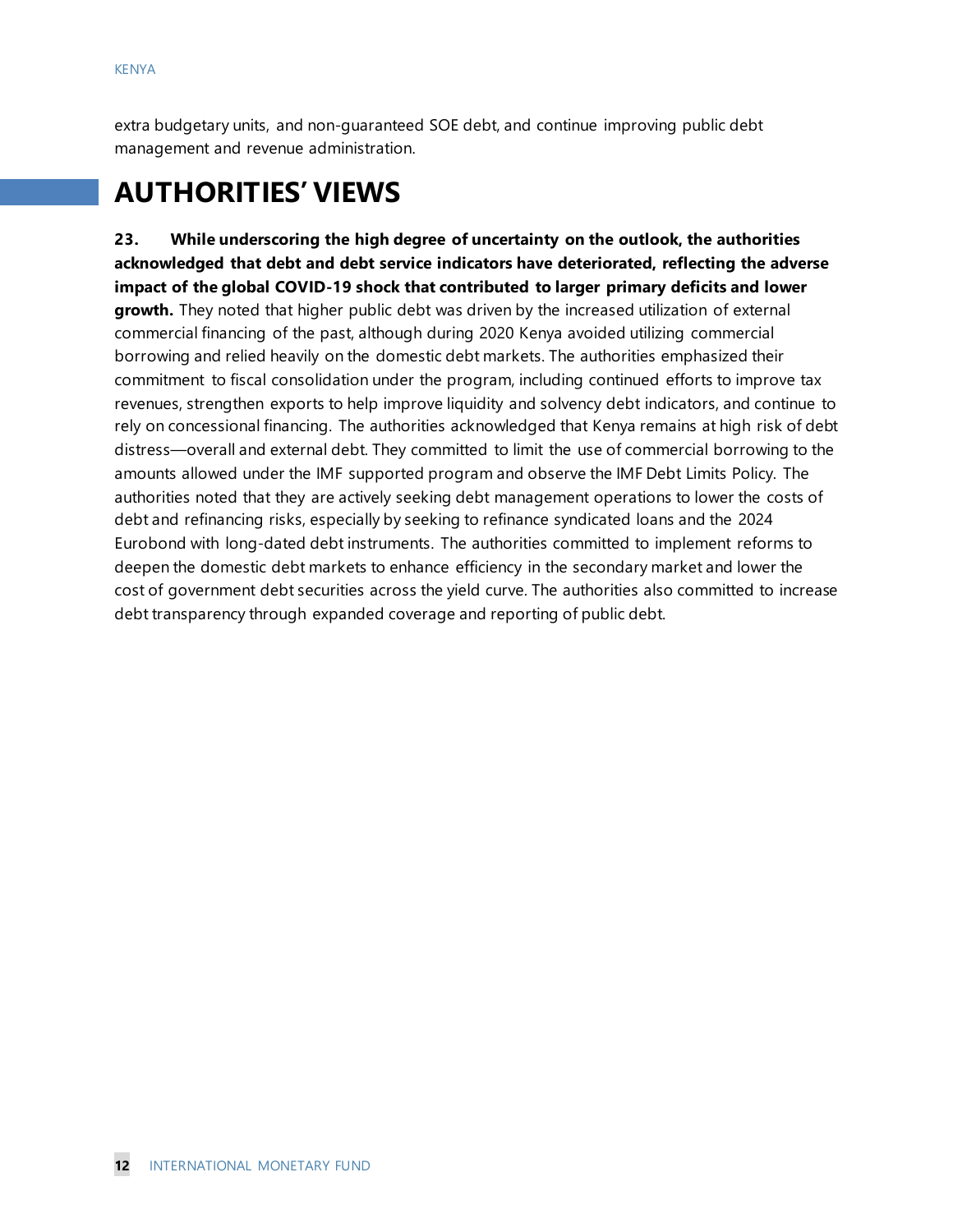|                                                                  |        | Actual |         |         |         |         |         | <b>Projections</b> |         |         |         |                   | Average 8/         |                                                        |
|------------------------------------------------------------------|--------|--------|---------|---------|---------|---------|---------|--------------------|---------|---------|---------|-------------------|--------------------|--------------------------------------------------------|
|                                                                  | 2018   | 2019   | 2020    | 2021    | 2022    | 2023    | 2024    | 2025               | 2026    | 2031    | 2041    | <b>Historical</b> | <b>Projections</b> |                                                        |
| External debt (nominal) 1/                                       | 51.5   | 54.3   | 58.7    | 59.6    | 60.9    | 61.1    | 60.9    | 63.1               | 64.1    | 63.8    | 41.3    | 35.1              | 62.5               | Definition of external/domestic debt<br>Currency-based |
| of which: public and publicly guaranteed (PPG)                   | 30.6   | 31.5   | 35.6    | 37.8    | 37.6    | 36.7    | 35.7    | 35.0               | 34.3    | 31.5    | 24.1    | 19.0              | 34.7               | Is there a material difference between the two         |
| Change in external debt                                          | 3.6    | 2.8    | 4.4     | 0.9     | 1.3     | 0.2     | $-0.3$  | 2.3                | 0.9     | 0.3     | $-3.5$  |                   |                    | criteria?                                              |
| Identified net debt-creating flows                               | $-0.7$ | 0.6    | 2.5     | 0.8     | 1.8     | 1.5     | 1.5     | 1.5                | 1.4     | 1.3     | $2.0$   | 3.5               | 1.3                |                                                        |
| Non-interest current account deficit                             | 4.1    | 3.8    | 2.8     | 3.5     | 3.6     | 3.6     | 3.8     | 3.7                | 3.7     | 3.6     | 4.0     | 5.8               | 3.7                |                                                        |
| Deficit in balance of goods and services                         | 9.8    | 9.3    | 8.2     | 9.1     | 9.4     | 9.7     | 9.9     | 10.0               | 10.1    | 10.2    | 8.8     | 11.5              | 9.9                |                                                        |
| Exports                                                          | 13.2   | 12.1   | 10.0    | 11.2    | 11.8    | 12.4    | 12.9    | 13.3               | 13.4    | 15.0    | 21.1    |                   |                    |                                                        |
| Imports                                                          | 23.0   | 21.4   | 18.2    | 20.4    | 21.3    | 22.1    | 22.8    | 23.3               | 23.5    | 25.2    | 29.8    |                   |                    | Debt Accumulation                                      |
| Net current transfers (negative = inflow)                        | $-5.7$ | $-5.5$ | $-5.0$  | $-5.7$  | $-5.9$  | $-6.0$  | $-6.1$  | $-6.1$             | $-6.0$  | $-6.8$  | $-8.1$  | $-5.5$            | $-6.2$             | 2.5                                                    |
| of which: official                                               | 0.0    | $-0.1$ | 0.0     | 0.0     | 0.0     | 0.0     | 0.0     | 0.0                | 0.0     | 0.0     | 0.0     |                   |                    |                                                        |
| Other current account flows (negative = net inflow)              | 0.0    | 0.0    | $-0.4$  | 0.1     | 0.0     | 0.0     | 0.0     | $-0.2$             | $-0.4$  | 0.2     | 3.4     | $-0.2$            | $-0.1$             | 2.0                                                    |
| Net FDI (negative = inflow)                                      | $-1.7$ | $-1.2$ | $-0.2$  | $-0.3$  | $-0.4$  | $-0.5$  | $-0.6$  | $-0.7$             | $-0.7$  | $-0.7$  | $-0.6$  | $-1.4$            | $-0.6$             |                                                        |
| Endogenous debt dynamics 2/                                      | $-3.1$ | $-2.1$ | $-0.1$  | $-2.4$  | $-1.4$  | $-1.6$  | $-1.7$  | $-1.6$             | $-1.6$  | $-1.7$  | $-1.5$  |                   |                    |                                                        |
| Contribution from nominal interest rate                          | 1.7    | 2.0    | 2.0     | 1.8     | 1.8     | 1.9     | 1.8     | 1.9                | 1.9     | 1.9     | 1.1     |                   |                    | 1.5                                                    |
| Contribution from real GDP growth                                | $-2.7$ | $-2.5$ | 0.1     | $-4.2$  | $-3.2$  | $-3.5$  | $-3.4$  | $-3.4$             | $-3.5$  | $-3.6$  | $-2.5$  |                   |                    |                                                        |
| Contribution from price and exchange rate changes                | $-2.1$ | $-1.5$ | $-2.1$  | $\sim$  |         |         |         |                    |         |         |         |                   |                    |                                                        |
| Residual 3/                                                      | 4.4    | 2.3    | 1.9     | 0.1     | $-0.4$  | $-1.3$  | $-1.8$  | 0.8                | $-0.4$  | $-1.0$  | $-5.4$  | 1.5               | $-0.9$             | 1.0                                                    |
| of which: exceptional financing                                  | 0.0    | 0.0    | 0.0     | $-1.5$  | 0.0     | 0.0     | 0.0     | 0.0                | 0.0     | $0.0\,$ | 0.0     |                   |                    |                                                        |
|                                                                  |        |        |         |         |         |         |         |                    |         |         |         |                   |                    |                                                        |
| <b>Sustainability indicators</b>                                 |        |        |         |         |         |         |         |                    |         |         |         |                   |                    | 0.5                                                    |
| PV of PPG external debt-to-GDP ratio                             |        |        | 28.7    | 28.7    | 28.3    | 27.3    | 26.3    | 25.7               | 25.2    | 22.7    | 16.8    |                   |                    |                                                        |
| PV of PPG external debt-to-exports ratio                         |        |        | 288.3   | 255.8   | 239.2   | 219.8   | 204.2   | 193.6              | 188.5   | 151.5   | 79.8    |                   |                    | 0.0                                                    |
| PPG debt service-to-exports ratio                                | 19.6   | 31.9   | 26.5    | 19.1    | 22.7    | 20.1    | 29.7    | 18.4               | 17.1    | 16.1    | 7.9     |                   |                    | 2023<br>2027<br>2021<br>2025<br>2029                   |
| PPG debt service-to-revenue ratio                                | 14.4   | 22.0   | 15.5    | 13.0    | 15.8    | 14.0    | 21.0    | 13.1               | 12.1    | 12.7    | 8.3     |                   |                    |                                                        |
| Gross external financing need (Million of U.S. dollars)          | 17,743 | 21,052 | 23,612  | 27,875  | 30.583  | 36.489  | 44,486  | 49.323             | 55.874  | 74,955  | 88.395  |                   |                    | Rate of Debt Accumulation                              |
|                                                                  |        |        |         |         |         |         |         |                    |         |         |         |                   |                    | -- Grant-equivalent financing (% of GDP)               |
| Key macroeconomic assumptions                                    |        |        |         |         |         |         |         |                    |         |         |         |                   |                    | Grant element of new borrowing (% right scale)         |
| Real GDP growth (in percent)                                     | 6.3    | 5.4    | $-0.1$  | 7.6     | 5.7     | 6.1     | 6.1     | 6.1                | 6.1     | 6.0     | 6.0     | 5.0               | 6.2                |                                                        |
| GDP deflator in US dollar terms (change in percent)              | 4.5    | 3.1    | 4.1     | $-0.5$  | 0.6     | 1.1     | 1.5     | 1.7                | 1.8     | 0.1     | 0.1     | 4.4               | 0.7                |                                                        |
| Effective interest rate (percent) 4/                             | 3.9    | 4.2    | 3.8     | 3.3     | 3.3     | 3.3     | 3.1     | 3.3                | 3.3     | 3.2     | 2.6     | 7.6               | 3.2                | External debt (nominal) 1/                             |
| Growth of exports of G&S (US dollar terms, in percent)           | 10.7   | $-0.6$ | $-14.1$ | 20.7    | 12.0    | 12.5    | 11.9    | 11.1               | 8.7     | 8.4     | 8.4     | 1.3               | 10.9               | of which: Private                                      |
| Growth of imports of G&S (US dollar terms, in percent)           | 5.7    | 1.2    | $-11.8$ | 19.9    | 11.1    | 11.3    | 11.1    | 10.2               | 9.0     | 7.7     | 5.3     | 3.5               | 10.1               | 70                                                     |
| Grant element of new public sector borrowing (in percent)        |        | $\sim$ |         | 32.0    | 31.0    | 36.5    | 24.1    | 30.7               | 29.1    | 31.0    | 32.5    | $\sim$            | 30.2               |                                                        |
| Government revenues (excluding grants, in percent of GDP)        | 18.0   | 17.5   | 17.0    | 16.5    | 17.0    | 17.9    | 18.2    | 18.6               | 18.9    | 19.0    | 20.3    | 18.4              | 18.4               | 60                                                     |
| Aid flows (in Million of US dollars) 5/                          | 1.087  | 1.476  | 1.923   | 3,055   | 2.335   | 2.457   | 2,707   | 2.911              | 2.905   | 3.550   | 5.312   |                   |                    |                                                        |
| Grant-equivalent financing (in percent of GDP) 6/                |        |        |         | 2.2     | 1.5     | 1.5     | 1.4     | 1.4                | 1.3     | 1.2     | 1.0     | $\cdots$          | 1.4                | 50                                                     |
| Grant-equivalent financing (in percent of external financing) 6/ | $\sim$ | $\sim$ |         | 36.5    | 37.0    | 42.4    | 28.7    | 35.9               | 34.7    | 37.4    | 40.9    |                   | 35.8               |                                                        |
| Nominal GDP (Million of US dollars)                              | 87,824 | 95,371 | 99,110  | 106,041 | 112,750 | 120,936 | 130,160 | 140.398            | 151,536 | 205,789 | 373,341 |                   |                    | 40                                                     |
| Nominal dollar GDP growth                                        | 11.2   | 8.6    | 3.9     | 7.0     | 6.3     | 7.3     | 7.6     | 7.9                | 7.9     | 6.1     | 6.1     | 9.6               | 6.9                |                                                        |
|                                                                  |        |        |         |         |         |         |         |                    |         |         |         |                   |                    | 30                                                     |
| <b>Memorandum items:</b>                                         |        |        |         |         |         |         |         |                    |         |         |         |                   |                    |                                                        |
| PV of external debt 7/                                           |        |        | 51.8    | 50.5    | 51.6    | 51.7    | 51.6    | 53.9               | 55.0    | 54.9    | 34.1    |                   |                    | 20                                                     |
| In percent of exports                                            | $\sim$ | $\sim$ | 519.9   | 450.1   | 436.7   | 417.2   | 399.6   | 405.4              | 410.8   | 366.8   | 161.6   |                   |                    |                                                        |
| Total external debt service-to-exports ratio                     | 135.1  | 161.1  | 213.7   | 205.7   | 202.8   | 218.0   | 240.0   | 241.6              | 253.0   | 224.0   | 96.0    |                   |                    | 10                                                     |
| PV of PPG external debt (in Million of US dollars)               |        |        | 28,453  | 30,465  | 31,884  | 32,975  | 34,288  | 36,124             | 38,238  | 46,646  | 62,869  |                   |                    |                                                        |
|                                                                  |        |        |         | 2.0     | 1.3     | 1.0     | 1.1     | 1.4                | 1.5     | 0.8     | 0.6     |                   |                    | 2021<br>2023<br>2025<br>2027<br>2029                   |
| (PVt-PVt-1)/GDPt-1 (in percent)                                  |        |        |         |         |         |         |         |                    |         |         |         |                   |                    |                                                        |

#### **Table 1. Kenya: External Debt Sustainability Framework, Baseline Scenario, 2018–41**

(In percent of GDP, unless otherwise indicated)

1/ Includes both public and private sector external debt.

2/ Derived as [r - g - ρ(1+g)]/(1+g+ρ+gp) times previous period debt ratio, with r = nominal interest rate; g = real GDP growth rate, and ρ = growth rate of GDP deflator in U.S. dollar terms.

3/ Includes exceptional financing (i.e., changes in arrears and debt relief); changes in gross foreign assets; and valuation adjustments. For projections also includes contribution from price and exchange rate changes.

4/ Current-year interest payments divided by previous period debt stock.

5/ Defined as grants, concessional loans, and debt relief.

6/ Grant-equivalent financing includes grants provided directly to the government and through new borrowing (difference between the face value and the PV of new debt).

7/ Assumes that PV of private sector debt is equivalent to its face value.

8/ Historical averages are generally derived over the past 10 years, subject to data availability, whereas projections averages are over the first year of projection and the next 10 years.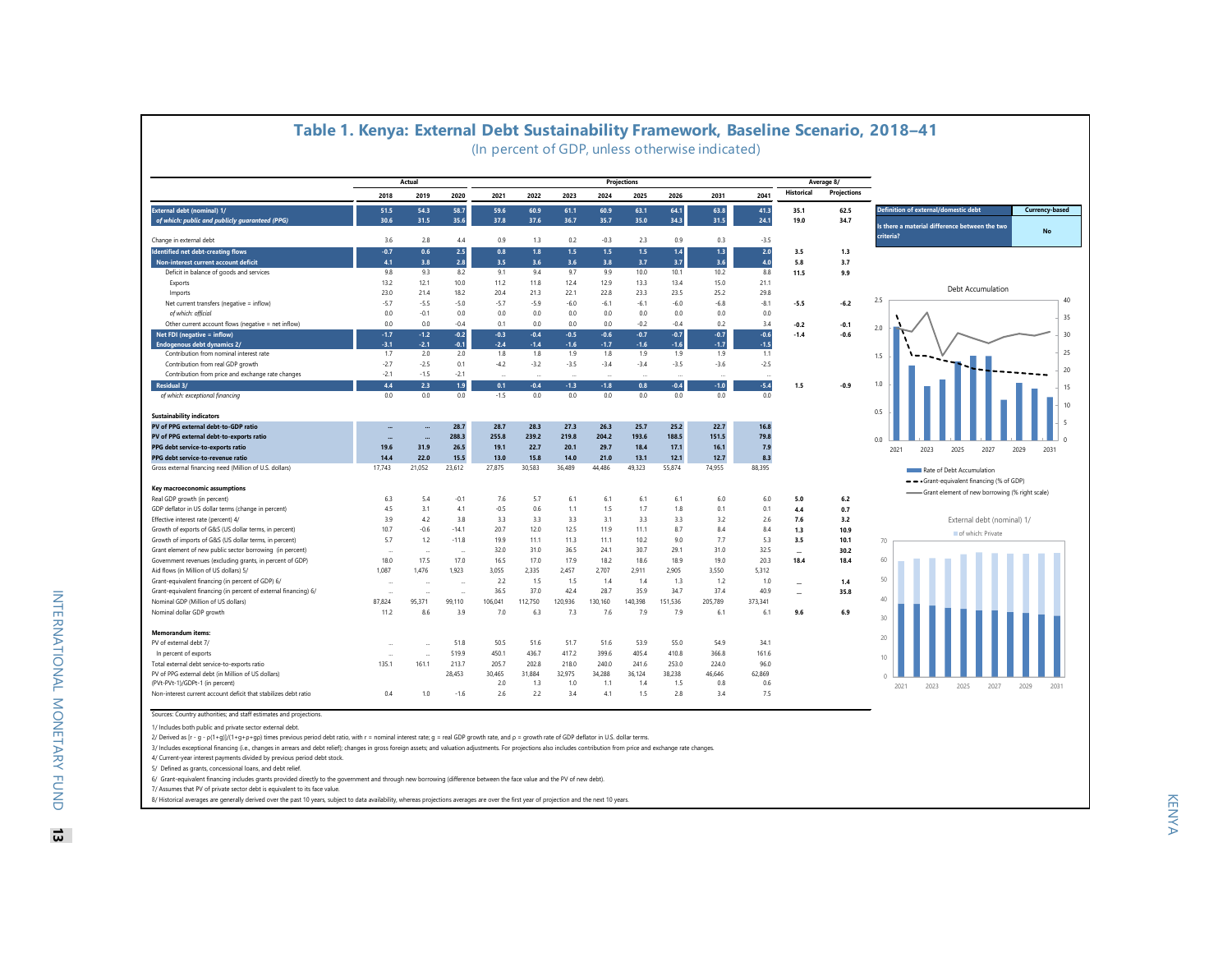|                                                                        |              | Actual       |              |              |                          |              | <b>Projections</b> |              |              |              |              |                   | Average 6/           |                                                        |
|------------------------------------------------------------------------|--------------|--------------|--------------|--------------|--------------------------|--------------|--------------------|--------------|--------------|--------------|--------------|-------------------|----------------------|--------------------------------------------------------|
|                                                                        | 2018         | 2019         | 2020         | 2021         | 2022                     | 2023         | 2024               | 2025         | 2026         | 2031         | 2041         | <b>Historical</b> | <b>Projections</b>   |                                                        |
| Public sector debt 1/<br>of which: external debt                       | 60.2<br>30.6 | 62.1<br>31.5 | 68.7<br>35.6 | 71.5<br>37.8 | 72.9<br>37.6             | 72.3<br>36.7 | 71.8<br>35.7       | 70.0<br>35.0 | 68.2<br>34.3 | 53.7<br>31.5 | 29.4<br>24.1 | 45.9<br>19.0      | 65.8<br>34.7         | Definition of external/domestic debt<br>Currency-based |
|                                                                        |              |              |              |              |                          |              |                    |              |              |              |              |                   |                      |                                                        |
| Change in public sector debt                                           | 3.4          | 1.9          | 6.5          | 2.8          | 1.5                      | $-0.7$       | $-0.5$             | $-1.8$       | $-1.8$       | $-2.7$       | $-1.8$       |                   |                      | Is there a material difference                         |
| <b>Identified debt-creating flows</b>                                  | 3.2          | 2.6          | 5.9          | 1.8          | 0.7                      | $-1.5$       | $-2.5$             | $-3.1$       | $-3.5$       | $-2.7$       | $-1.6$       | 3.3               | $-2.0$               | No<br>between the two criteria?                        |
| <b>Primary deficit</b>                                                 | 3.7          | 3.6          | 4.1          | 3.7          | 2.0                      | 0.4          | $-0.3$             | $-0.9$       | $-1.3$       | $-0.9$       | $-0.4$       | 3.7               | $-0.1$               |                                                        |
| Revenue and grants                                                     | 18.2         | 17.7         | 17.3         | 16.9         | 17.3                     | 18.2         | 18.5               | 18.9         | 19.2         | 19.3         | 20.6         | 18.8              | 18.7                 |                                                        |
| of which: grants                                                       | 0.3          | 0.2          | 0.3          | 0.4          | 0.4                      | 0.3          | 0.3                | 0.3          | 0.3          | 0.3          | 0.3          |                   |                      | Public sector debt 1/                                  |
| Primary (noninterest) expenditure                                      | 21.9         | 21.3         | 21.4         | 20.6         | 19.3                     | 18.6         | 18.2               | 18.0         | 17.9         | 18.4         | 20.2         | 22.5              | 18.5                 |                                                        |
| <b>Automatic debt dynamics</b>                                         | $-0.5$       | $-1.0$       | 1.8          | $-1.9$       | $-1.3$                   | $-1.9$       | $-2.1$             | $-2.3$       | $-2.3$       | $-1.7$       | $-1.2$       |                   |                      | of which: local-currency denominated                   |
| Contribution from interest rate/growth differential                    | 0.0          | $-0.1$       | 1.4          | $-2.6$       | $-1.9$                   | $-2.2$       | $-2.2$             | $-2.3$       | $-2.3$       | $-2.3$       | $-1.7$       |                   |                      |                                                        |
| of which: contribution from average real interest rate                 | 3.4          | 2.9          | 1.4          | 2.2          | 2.0                      | 2.1          | 1.9                | 1.8          | 1.7          | 0.9          | 0.1          |                   |                      | of which: foreign-currency denominated                 |
| of which: contribution from real GDP growth                            | $-3.4$       | $-3.1$       | 0.1          | $-4.8$       | $-3.9$                   | $-4.2$       | $-4.1$             | $-4.1$       | $-4.0$       | $-3.2$       | $-1.8$       |                   |                      | 80                                                     |
| Contribution from real exchange rate depreciation                      | $-0.5$       | $-0.8$       | 0.3          |              |                          |              |                    |              |              |              |              |                   |                      | 70                                                     |
| <b>Other identified debt-creating flows</b>                            | 0.0          | 0.0          | 0.0          | 0.0          | 0.0                      | 0.0          | 0.0                | 0.0          | 0.0          | 0.0          | 0.0          | 0.0               | 0.0                  | 60                                                     |
| Privatization receipts (negative)                                      | 0.0          | 0.0          | 0.0          | 0.0          | 0.0                      | 0.0          | 0.0                | 0.0          | 0.0          | 0.0          | 0.0          |                   |                      | 50                                                     |
| Recognition of contingent liabilities (e.g., bank recapitalization)    | 0.0          | 0.0          | 0.0          | 0.0          | 0.0                      | 0.0          | 0.0                | 0.0          | 0.0          | 0.0          | 0.0          |                   |                      | 40                                                     |
| Debt relief (HIPC and other)                                           | 0.0          | 0.0          | 0.0          | 0.0          | 0.0                      | 0.0          | 0.0                | 0.0          | 0.0          | 0.0          | 0.0          |                   |                      | 30                                                     |
| Other debt creating or reducing flow (please specify)                  | 0.0          | 0.0          | 0.0          | 0.0          | 0.0                      | 0.0          | 0.0                | 0.0          | 0.0          | 0.0          | 0.0          |                   |                      | 20                                                     |
| Residual                                                               | 0.2          | $-0.7$       | 0.7          | 1.7          | 1.3                      | 1.1          | 2.1                | 1.4          | 1.8          | 0.5          | 0.2          | 1.0               | 1.1                  | 10                                                     |
| <b>Sustainability indicators</b>                                       |              |              |              |              |                          |              |                    |              |              |              |              |                   |                      |                                                        |
| PV of public debt-to-GDP ratio 2/                                      |              |              | 62.4         | 63.0         | 64.2                     | 63.4         | 62.9               | 61.1         | 59.5         | 45.4         | 22.6         |                   |                      | 2021<br>2023<br>2025<br>2027<br>2029<br>2031           |
| PV of public debt-to-revenue and grants ratio                          |              |              | 360.0        | 372.6        | 370.8                    | 348.7        | 339.2              | 324.0        | 309.3        | 234.8        | 110.0        |                   |                      |                                                        |
| Debt service-to-revenue and grants ratio 3/                            | 46.2         | 56.1         | 52.2         | 47.6         | 61.9                     | 68.3         | 79.3               | 72.0         | 69.8         | 46.6         | 16.5         |                   |                      |                                                        |
| Gross financing need 4/                                                | 12.1         | 13.5         | 13.2         | 11.8         | 12.7                     | 12.9         | 14.4               | 12.7         | 12.1         | 8.1          | 3.0          |                   |                      | of which: held by residents                            |
| Key macroeconomic and fiscal assumptions                               |              |              |              |              |                          |              |                    |              |              |              |              |                   |                      | of which: held by non-residents                        |
| Real GDP growth (in percent)                                           | 6.3          | 5.4          | $-0.1$       | 7.6          | 5.7                      | 6.1          | 6.1                | 6.1          | 6.1          | 6.0          | 6.0          | 5.0               | 6.2                  | $\mathbf{1}$                                           |
| Average nominal interest rate on external debt (in percent)            | 3.4          | 3.9          | 3.6          | 3.0          | 2.7                      | 2.7          | 2.4                | 2.5          | 2.4          | 2.4          | 1.9          | 4.3               | 2.5                  |                                                        |
| Average real interest rate on domestic debt (in percent)               | 8.5          | 6.9          | 2.6          | 5.8          | 5.6                      | 5.4          | 5.2                | 4.8          | 4.7          | 3.4          | 1.8          | 2.5               | 4.6                  |                                                        |
| Real exchange rate depreciation (in percent, + indicates depreciation) | $-2.6$       | $-3.2$       | 1.1          | $\sim$       | $\overline{\phantom{a}}$ |              | ÷                  |              | $\sim$       |              | $\sim$       | $-2.5$            | $\ddot{\phantom{a}}$ |                                                        |
| Inflation rate (GDP deflator, in percent)                              | 2.4          | 4.0          | 8.2          | 3.9          | 4.6                      | 5.0          | 5.1                | 5.1          | 5.1          | 5.1          | 5.1          | 7.5               | 5.0                  | n.a.<br>$\theta$                                       |
| Growth of real primary spending (deflated by GDP deflator, in percent) | 2.5          | 2.4          | 0.7          | 3.5          | $-0.9$                   | 2.2          | 3.6                | 4.9          | 5.7          | 6.4          | 8.2          | 4.8               | 4.7                  | $\theta$                                               |
| Primary deficit that stabilizes the debt-to-GDP ratio 5/               | 0.3          | 1.7          | $-2.5$       | 0.9          | 0.6                      | 1.1          | 0.2                | 0.9          | 0.5          | 1.8          | 1.5          | $-0.1$            | 1.2                  | $\theta$                                               |
| PV of contingent liabilities (not included in public sector debt)      | 0.0          | 0.0          | 0.0          | 0.0          | 0.0                      | 0.0          | 0.0                | 0.0          | 0.0          | 0.0          | 0.0          |                   |                      | $\theta$                                               |

2/ The underlying PV of external debt-to-GDP ratio under the public DSA differs from the external DSA with the size of differences depending on exchange rates projections.

3/ Debt service is defined as the sum of interest and amortization of medium and long-term, and short-term debt.

4/ Gross financing need is defined as the primary deficit plus debt service plus the stock of short-term debt at the end of the last period and other debt creating/reducing flows.

5/ Defined as a primary deficit minus a change in the public debt-to-GDP ratio ((-): a primary surplus), which would stabilizes the debt ratio only in the year in question.

6/ Historical averages are generally derived over the past 10 years, subject to data availability, whereas projections averages are over the first year of projection and the next 10 years.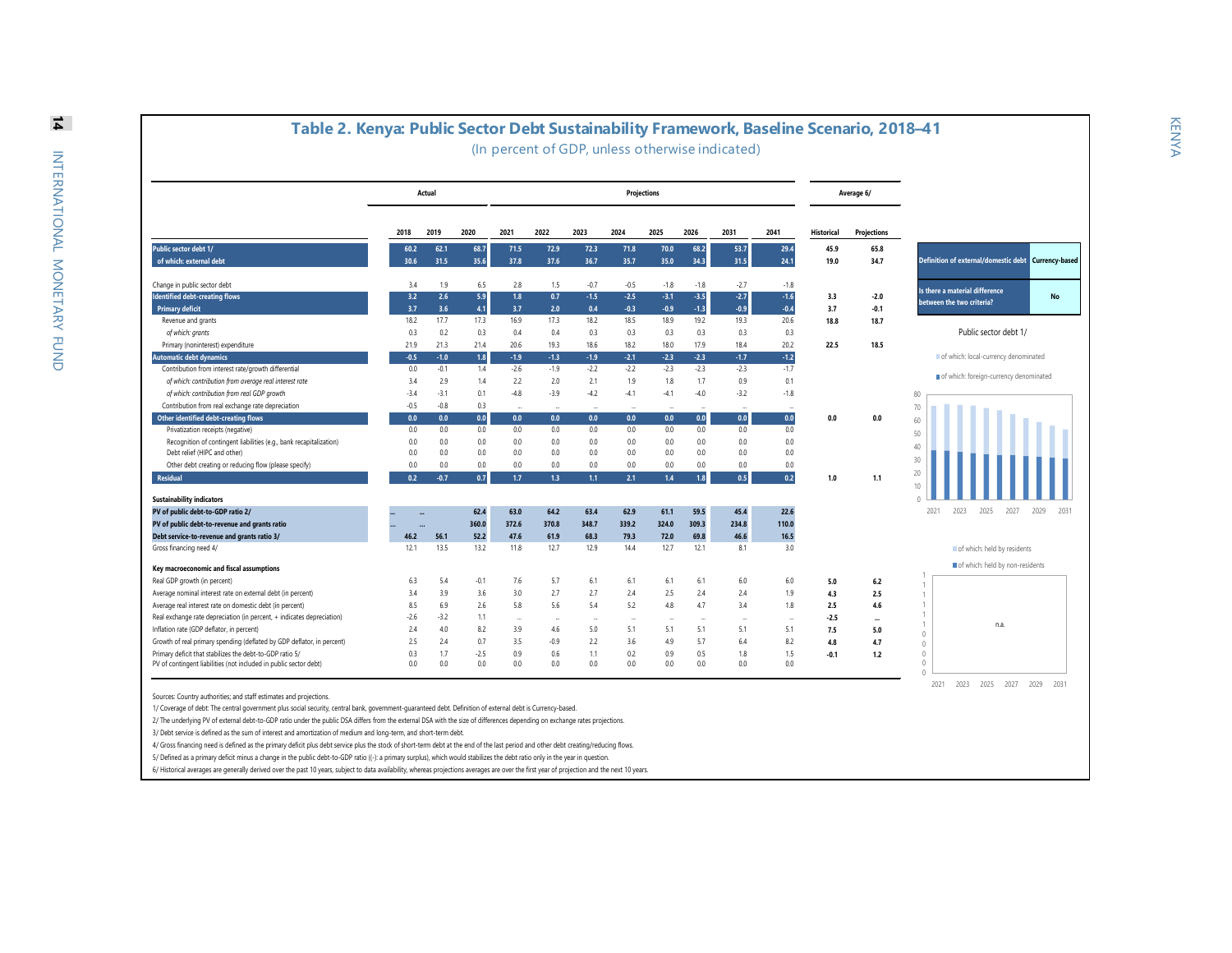#### **Table 3. Kenya: Sensitivity Analysis for Key Indicators of Public and Publicly Guaranteed External Debt, 2021–31**

(In percent)

| 2021<br>PV of debt-to GDP ratio<br>29<br>29<br>29<br>29<br>29<br>29<br>29<br>29<br>29<br>n.a.<br>n.a.<br>29<br>40<br>PV of debt-to-exports ratio<br>256<br>256<br>256<br>256<br>256<br>256<br>256<br>256<br>256<br>n.a.<br>n.a.<br>256 | 2022<br>28<br>28<br>29<br>29<br>30<br>30<br>36<br>32<br>30<br>n.a.<br>n.a.<br>32<br>40<br>239<br>241<br>239<br>245<br>306<br>250<br>239<br>299<br>257 | 2023<br>27<br>28<br>30<br>30<br>32<br>30<br>30<br>32<br>30<br>n.a.<br>n.a.<br>30<br>40<br>220<br>225<br>220<br>244<br>379<br>241<br>194<br>235 | 2024<br>26<br>28<br>29<br>30<br>31<br>29<br>29<br>31<br>29<br>n.a.<br>n.a.<br>30<br>40<br>204<br>214<br>204<br>229<br>352<br>224<br>181                                                                                                                                                                 | 2025<br>26<br>28<br>28<br>29<br>30<br>28<br>29<br>30<br>28<br>n.a.<br>n.a.<br>29<br>40<br>194<br>209<br>194<br>217<br>333<br>212 | 2026<br>25<br>28<br>28<br>28<br>30<br>28<br>28<br>30<br>28<br>n.a.<br>n.a.<br>28<br>40<br>188<br>210<br>188<br>212<br>324 | 2027<br>25<br>28<br>27<br>28<br>29<br>27<br>28<br>29<br>28<br>n.a.<br>n.a.<br>28<br>40<br>183<br>208<br>183<br>207<br>313 | 2028<br>24<br>28<br>26<br>28<br>29<br>26<br>27<br>28<br>28<br>n.a.<br>n.a.<br>27<br>40<br>173<br>200<br>173<br>198 | 2029<br>24<br>28<br>26<br>27<br>28<br>26<br>27<br>28<br>27<br>n.a.<br>n.a.<br>26<br>40<br>166<br>195<br>166<br>191 | 2030<br>23<br>28<br>25<br>27<br>27<br>25<br>26<br>27<br>27<br>n.a.<br>n.a.<br>26<br>40<br>159<br>190<br>159<br>183 | 2031<br>23<br>28<br>25<br>26<br>26<br>24<br>26<br>26<br>26<br>n.a.<br>n.a.<br>25<br>40<br>151<br>184<br>151 |
|----------------------------------------------------------------------------------------------------------------------------------------------------------------------------------------------------------------------------------------|-------------------------------------------------------------------------------------------------------------------------------------------------------|------------------------------------------------------------------------------------------------------------------------------------------------|---------------------------------------------------------------------------------------------------------------------------------------------------------------------------------------------------------------------------------------------------------------------------------------------------------|----------------------------------------------------------------------------------------------------------------------------------|---------------------------------------------------------------------------------------------------------------------------|---------------------------------------------------------------------------------------------------------------------------|--------------------------------------------------------------------------------------------------------------------|--------------------------------------------------------------------------------------------------------------------|--------------------------------------------------------------------------------------------------------------------|-------------------------------------------------------------------------------------------------------------|
|                                                                                                                                                                                                                                        |                                                                                                                                                       |                                                                                                                                                |                                                                                                                                                                                                                                                                                                         |                                                                                                                                  |                                                                                                                           |                                                                                                                           |                                                                                                                    |                                                                                                                    |                                                                                                                    |                                                                                                             |
|                                                                                                                                                                                                                                        |                                                                                                                                                       |                                                                                                                                                |                                                                                                                                                                                                                                                                                                         |                                                                                                                                  |                                                                                                                           |                                                                                                                           |                                                                                                                    |                                                                                                                    |                                                                                                                    |                                                                                                             |
|                                                                                                                                                                                                                                        |                                                                                                                                                       |                                                                                                                                                |                                                                                                                                                                                                                                                                                                         |                                                                                                                                  |                                                                                                                           |                                                                                                                           |                                                                                                                    |                                                                                                                    |                                                                                                                    |                                                                                                             |
|                                                                                                                                                                                                                                        |                                                                                                                                                       |                                                                                                                                                |                                                                                                                                                                                                                                                                                                         |                                                                                                                                  |                                                                                                                           |                                                                                                                           |                                                                                                                    |                                                                                                                    |                                                                                                                    |                                                                                                             |
|                                                                                                                                                                                                                                        |                                                                                                                                                       |                                                                                                                                                |                                                                                                                                                                                                                                                                                                         |                                                                                                                                  |                                                                                                                           |                                                                                                                           |                                                                                                                    |                                                                                                                    |                                                                                                                    |                                                                                                             |
|                                                                                                                                                                                                                                        |                                                                                                                                                       |                                                                                                                                                |                                                                                                                                                                                                                                                                                                         |                                                                                                                                  |                                                                                                                           |                                                                                                                           |                                                                                                                    |                                                                                                                    |                                                                                                                    |                                                                                                             |
|                                                                                                                                                                                                                                        |                                                                                                                                                       |                                                                                                                                                |                                                                                                                                                                                                                                                                                                         |                                                                                                                                  |                                                                                                                           |                                                                                                                           |                                                                                                                    |                                                                                                                    |                                                                                                                    |                                                                                                             |
|                                                                                                                                                                                                                                        |                                                                                                                                                       |                                                                                                                                                |                                                                                                                                                                                                                                                                                                         |                                                                                                                                  |                                                                                                                           |                                                                                                                           |                                                                                                                    |                                                                                                                    |                                                                                                                    |                                                                                                             |
|                                                                                                                                                                                                                                        |                                                                                                                                                       |                                                                                                                                                |                                                                                                                                                                                                                                                                                                         |                                                                                                                                  |                                                                                                                           |                                                                                                                           |                                                                                                                    |                                                                                                                    |                                                                                                                    |                                                                                                             |
|                                                                                                                                                                                                                                        |                                                                                                                                                       |                                                                                                                                                |                                                                                                                                                                                                                                                                                                         |                                                                                                                                  |                                                                                                                           |                                                                                                                           |                                                                                                                    |                                                                                                                    |                                                                                                                    |                                                                                                             |
|                                                                                                                                                                                                                                        |                                                                                                                                                       |                                                                                                                                                |                                                                                                                                                                                                                                                                                                         |                                                                                                                                  |                                                                                                                           |                                                                                                                           |                                                                                                                    |                                                                                                                    |                                                                                                                    |                                                                                                             |
|                                                                                                                                                                                                                                        |                                                                                                                                                       |                                                                                                                                                |                                                                                                                                                                                                                                                                                                         |                                                                                                                                  |                                                                                                                           |                                                                                                                           |                                                                                                                    |                                                                                                                    |                                                                                                                    |                                                                                                             |
|                                                                                                                                                                                                                                        |                                                                                                                                                       |                                                                                                                                                |                                                                                                                                                                                                                                                                                                         |                                                                                                                                  |                                                                                                                           |                                                                                                                           |                                                                                                                    |                                                                                                                    |                                                                                                                    |                                                                                                             |
|                                                                                                                                                                                                                                        |                                                                                                                                                       |                                                                                                                                                |                                                                                                                                                                                                                                                                                                         |                                                                                                                                  |                                                                                                                           |                                                                                                                           |                                                                                                                    |                                                                                                                    |                                                                                                                    |                                                                                                             |
|                                                                                                                                                                                                                                        |                                                                                                                                                       |                                                                                                                                                |                                                                                                                                                                                                                                                                                                         |                                                                                                                                  |                                                                                                                           |                                                                                                                           |                                                                                                                    |                                                                                                                    |                                                                                                                    |                                                                                                             |
|                                                                                                                                                                                                                                        |                                                                                                                                                       |                                                                                                                                                |                                                                                                                                                                                                                                                                                                         |                                                                                                                                  |                                                                                                                           |                                                                                                                           |                                                                                                                    |                                                                                                                    |                                                                                                                    |                                                                                                             |
|                                                                                                                                                                                                                                        |                                                                                                                                                       |                                                                                                                                                |                                                                                                                                                                                                                                                                                                         |                                                                                                                                  |                                                                                                                           |                                                                                                                           |                                                                                                                    |                                                                                                                    |                                                                                                                    |                                                                                                             |
|                                                                                                                                                                                                                                        |                                                                                                                                                       |                                                                                                                                                |                                                                                                                                                                                                                                                                                                         |                                                                                                                                  |                                                                                                                           |                                                                                                                           |                                                                                                                    |                                                                                                                    |                                                                                                                    |                                                                                                             |
|                                                                                                                                                                                                                                        |                                                                                                                                                       |                                                                                                                                                |                                                                                                                                                                                                                                                                                                         |                                                                                                                                  |                                                                                                                           |                                                                                                                           |                                                                                                                    |                                                                                                                    |                                                                                                                    |                                                                                                             |
|                                                                                                                                                                                                                                        |                                                                                                                                                       |                                                                                                                                                |                                                                                                                                                                                                                                                                                                         |                                                                                                                                  |                                                                                                                           |                                                                                                                           |                                                                                                                    |                                                                                                                    |                                                                                                                    | 174                                                                                                         |
|                                                                                                                                                                                                                                        |                                                                                                                                                       |                                                                                                                                                |                                                                                                                                                                                                                                                                                                         |                                                                                                                                  |                                                                                                                           |                                                                                                                           | 296                                                                                                                | 282                                                                                                                | 268                                                                                                                | 253                                                                                                         |
|                                                                                                                                                                                                                                        |                                                                                                                                                       |                                                                                                                                                |                                                                                                                                                                                                                                                                                                         | 171                                                                                                                              | 207<br>167                                                                                                                | 200<br>162                                                                                                                | 189<br>154                                                                                                         | 181<br>148                                                                                                         | 172<br>143                                                                                                         | 163<br>137                                                                                                  |
|                                                                                                                                                                                                                                        |                                                                                                                                                       |                                                                                                                                                | 293                                                                                                                                                                                                                                                                                                     | 278                                                                                                                              | 271                                                                                                                       | 262                                                                                                                       | 248                                                                                                                | 237                                                                                                                | 226                                                                                                                | 215                                                                                                         |
|                                                                                                                                                                                                                                        |                                                                                                                                                       |                                                                                                                                                |                                                                                                                                                                                                                                                                                                         |                                                                                                                                  |                                                                                                                           |                                                                                                                           |                                                                                                                    |                                                                                                                    |                                                                                                                    |                                                                                                             |
|                                                                                                                                                                                                                                        |                                                                                                                                                       | 240                                                                                                                                            | 224                                                                                                                                                                                                                                                                                                     | 213                                                                                                                              | 210                                                                                                                       | 205                                                                                                                       | 197                                                                                                                | 190                                                                                                                | 183                                                                                                                | 175                                                                                                         |
|                                                                                                                                                                                                                                        | n.a.                                                                                                                                                  | n.a                                                                                                                                            | n.a.                                                                                                                                                                                                                                                                                                    | n.a.                                                                                                                             | n.a                                                                                                                       | n.a.                                                                                                                      | n.a.                                                                                                               | n.a.                                                                                                               | n.a.                                                                                                               | n.a                                                                                                         |
|                                                                                                                                                                                                                                        | n.a.<br>239                                                                                                                                           | n.a.<br>220                                                                                                                                    | n.a.<br>205                                                                                                                                                                                                                                                                                             | n.a.<br>195                                                                                                                      | n.a.<br>189                                                                                                               | n.a.<br>183                                                                                                               | n.a.<br>173                                                                                                        | n.a.<br>165                                                                                                        | n.a.<br>157                                                                                                        | n.a<br>150                                                                                                  |
| 180                                                                                                                                                                                                                                    | 180                                                                                                                                                   | 180                                                                                                                                            | 180                                                                                                                                                                                                                                                                                                     | 180                                                                                                                              | 180                                                                                                                       | 180                                                                                                                       | 180                                                                                                                | 180                                                                                                                | 180                                                                                                                | 180                                                                                                         |
|                                                                                                                                                                                                                                        |                                                                                                                                                       |                                                                                                                                                |                                                                                                                                                                                                                                                                                                         |                                                                                                                                  |                                                                                                                           |                                                                                                                           |                                                                                                                    |                                                                                                                    |                                                                                                                    |                                                                                                             |
|                                                                                                                                                                                                                                        |                                                                                                                                                       |                                                                                                                                                |                                                                                                                                                                                                                                                                                                         |                                                                                                                                  |                                                                                                                           |                                                                                                                           |                                                                                                                    |                                                                                                                    |                                                                                                                    | 16                                                                                                          |
|                                                                                                                                                                                                                                        |                                                                                                                                                       |                                                                                                                                                |                                                                                                                                                                                                                                                                                                         |                                                                                                                                  |                                                                                                                           |                                                                                                                           |                                                                                                                    |                                                                                                                    |                                                                                                                    |                                                                                                             |
| 19                                                                                                                                                                                                                                     | 22                                                                                                                                                    | 19                                                                                                                                             | 28                                                                                                                                                                                                                                                                                                      | 18                                                                                                                               | 16                                                                                                                        | 16                                                                                                                        | 19                                                                                                                 | 16                                                                                                                 | 16                                                                                                                 | 16                                                                                                          |
|                                                                                                                                                                                                                                        |                                                                                                                                                       |                                                                                                                                                |                                                                                                                                                                                                                                                                                                         |                                                                                                                                  |                                                                                                                           |                                                                                                                           |                                                                                                                    |                                                                                                                    |                                                                                                                    |                                                                                                             |
|                                                                                                                                                                                                                                        |                                                                                                                                                       |                                                                                                                                                |                                                                                                                                                                                                                                                                                                         |                                                                                                                                  |                                                                                                                           |                                                                                                                           |                                                                                                                    |                                                                                                                    |                                                                                                                    | 16                                                                                                          |
|                                                                                                                                                                                                                                        |                                                                                                                                                       |                                                                                                                                                |                                                                                                                                                                                                                                                                                                         |                                                                                                                                  |                                                                                                                           |                                                                                                                           |                                                                                                                    |                                                                                                                    |                                                                                                                    | 18<br>27                                                                                                    |
| 19                                                                                                                                                                                                                                     | 23                                                                                                                                                    | 20                                                                                                                                             | 30                                                                                                                                                                                                                                                                                                      | 19                                                                                                                               | 18                                                                                                                        | 18                                                                                                                        | 21                                                                                                                 | 18                                                                                                                 | 18                                                                                                                 | 17                                                                                                          |
| 19                                                                                                                                                                                                                                     | 23                                                                                                                                                    | 20                                                                                                                                             | 29                                                                                                                                                                                                                                                                                                      | 18                                                                                                                               | 16                                                                                                                        | 16                                                                                                                        | 20                                                                                                                 | 15                                                                                                                 | 15                                                                                                                 | 15                                                                                                          |
| 19                                                                                                                                                                                                                                     | 26                                                                                                                                                    | 28                                                                                                                                             | 41                                                                                                                                                                                                                                                                                                      | 26                                                                                                                               | 24                                                                                                                        | 24                                                                                                                        | 29                                                                                                                 | 24                                                                                                                 | 24                                                                                                                 | 23                                                                                                          |
|                                                                                                                                                                                                                                        |                                                                                                                                                       |                                                                                                                                                |                                                                                                                                                                                                                                                                                                         |                                                                                                                                  |                                                                                                                           |                                                                                                                           |                                                                                                                    |                                                                                                                    |                                                                                                                    |                                                                                                             |
|                                                                                                                                                                                                                                        |                                                                                                                                                       |                                                                                                                                                |                                                                                                                                                                                                                                                                                                         |                                                                                                                                  |                                                                                                                           |                                                                                                                           |                                                                                                                    |                                                                                                                    |                                                                                                                    | 17<br>n.a.                                                                                                  |
| n.a.                                                                                                                                                                                                                                   | n.a.                                                                                                                                                  | n.a.                                                                                                                                           | n.a.                                                                                                                                                                                                                                                                                                    | n.a.                                                                                                                             | n.a.                                                                                                                      | n.a.                                                                                                                      | n.a.                                                                                                               | n.a.                                                                                                               | n.a.                                                                                                               | n.a.                                                                                                        |
| 19                                                                                                                                                                                                                                     | 23                                                                                                                                                    | 20                                                                                                                                             | 31                                                                                                                                                                                                                                                                                                      | 21                                                                                                                               | 20                                                                                                                        | 20                                                                                                                        | 21                                                                                                                 | 24                                                                                                                 | 15                                                                                                                 | 15                                                                                                          |
| 15                                                                                                                                                                                                                                     | 15                                                                                                                                                    | 15                                                                                                                                             | 15                                                                                                                                                                                                                                                                                                      | 15                                                                                                                               | 15                                                                                                                        | 15                                                                                                                        | 15                                                                                                                 | 15                                                                                                                 | 15                                                                                                                 | 15                                                                                                          |
|                                                                                                                                                                                                                                        |                                                                                                                                                       |                                                                                                                                                |                                                                                                                                                                                                                                                                                                         |                                                                                                                                  |                                                                                                                           |                                                                                                                           |                                                                                                                    |                                                                                                                    |                                                                                                                    |                                                                                                             |
|                                                                                                                                                                                                                                        |                                                                                                                                                       |                                                                                                                                                |                                                                                                                                                                                                                                                                                                         |                                                                                                                                  |                                                                                                                           |                                                                                                                           |                                                                                                                    |                                                                                                                    |                                                                                                                    | 13                                                                                                          |
| 13                                                                                                                                                                                                                                     | 15                                                                                                                                                    | 13                                                                                                                                             | 20                                                                                                                                                                                                                                                                                                      | 13                                                                                                                               | 12                                                                                                                        | 12                                                                                                                        | 14                                                                                                                 | 12                                                                                                                 | 12                                                                                                                 | 12                                                                                                          |
|                                                                                                                                                                                                                                        |                                                                                                                                                       |                                                                                                                                                |                                                                                                                                                                                                                                                                                                         |                                                                                                                                  |                                                                                                                           |                                                                                                                           |                                                                                                                    |                                                                                                                    |                                                                                                                    |                                                                                                             |
| 13                                                                                                                                                                                                                                     | 16                                                                                                                                                    | 15                                                                                                                                             | 23                                                                                                                                                                                                                                                                                                      | 14                                                                                                                               | 13                                                                                                                        | 13                                                                                                                        | 16                                                                                                                 | 14                                                                                                                 | 14                                                                                                                 | 14                                                                                                          |
|                                                                                                                                                                                                                                        |                                                                                                                                                       |                                                                                                                                                |                                                                                                                                                                                                                                                                                                         |                                                                                                                                  |                                                                                                                           |                                                                                                                           |                                                                                                                    |                                                                                                                    |                                                                                                                    | 14<br>15                                                                                                    |
| 13                                                                                                                                                                                                                                     | 16                                                                                                                                                    | 14                                                                                                                                             | 22                                                                                                                                                                                                                                                                                                      | 14                                                                                                                               | 12                                                                                                                        | 13                                                                                                                        | 16                                                                                                                 | 14                                                                                                                 | 14                                                                                                                 | 14                                                                                                          |
| 13                                                                                                                                                                                                                                     | 20                                                                                                                                                    | 18                                                                                                                                             | 26                                                                                                                                                                                                                                                                                                      | 16                                                                                                                               | 15                                                                                                                        | 15                                                                                                                        | 18                                                                                                                 | 14                                                                                                                 | 15                                                                                                                 | 15                                                                                                          |
| 13                                                                                                                                                                                                                                     | 17                                                                                                                                                    | 16                                                                                                                                             | 24                                                                                                                                                                                                                                                                                                      | 15                                                                                                                               | 14                                                                                                                        | 14                                                                                                                        | 17                                                                                                                 | 15                                                                                                                 | 15                                                                                                                 | 15                                                                                                          |
|                                                                                                                                                                                                                                        |                                                                                                                                                       |                                                                                                                                                |                                                                                                                                                                                                                                                                                                         |                                                                                                                                  |                                                                                                                           |                                                                                                                           |                                                                                                                    |                                                                                                                    |                                                                                                                    |                                                                                                             |
|                                                                                                                                                                                                                                        |                                                                                                                                                       |                                                                                                                                                |                                                                                                                                                                                                                                                                                                         |                                                                                                                                  |                                                                                                                           |                                                                                                                           |                                                                                                                    |                                                                                                                    |                                                                                                                    | 13                                                                                                          |
|                                                                                                                                                                                                                                        |                                                                                                                                                       |                                                                                                                                                |                                                                                                                                                                                                                                                                                                         |                                                                                                                                  |                                                                                                                           |                                                                                                                           |                                                                                                                    |                                                                                                                    |                                                                                                                    | n.a.<br>n.a.                                                                                                |
| 13                                                                                                                                                                                                                                     | 16                                                                                                                                                    | 14                                                                                                                                             | 22                                                                                                                                                                                                                                                                                                      | 15                                                                                                                               | 14                                                                                                                        | 14                                                                                                                        | 16                                                                                                                 | 18                                                                                                                 | 12                                                                                                                 | 12                                                                                                          |
| 18                                                                                                                                                                                                                                     | 18                                                                                                                                                    | 18                                                                                                                                             | 18                                                                                                                                                                                                                                                                                                      | 18                                                                                                                               | 18                                                                                                                        | 18                                                                                                                        | 18                                                                                                                 | 18                                                                                                                 | 18                                                                                                                 | 18                                                                                                          |
|                                                                                                                                                                                                                                        |                                                                                                                                                       |                                                                                                                                                |                                                                                                                                                                                                                                                                                                         |                                                                                                                                  |                                                                                                                           |                                                                                                                           |                                                                                                                    |                                                                                                                    |                                                                                                                    |                                                                                                             |
|                                                                                                                                                                                                                                        | 19<br>19<br>19<br>19<br>19<br>n.a.<br>13<br>13<br>13<br>13<br>n.a.<br>n.a.                                                                            | 23<br>23<br>23<br>27<br>23<br>n.a.<br>16<br>16<br>16<br>16<br>n.a.<br>n.a.                                                                     | Debt service-to-exports ratio<br>20<br>20<br>21<br>30<br>21<br>n.a.<br>Debt service-to-revenue ratio<br>14<br>14<br>14<br>14<br>n.a.<br>n.a.<br>2/ Variables include real GDP growth, GDP deflator (in U.S. dollar terms), non-interest current account in percent of GDP, and non-debt creating flows. | 30<br>30<br>31<br>45<br>30<br>n.a.<br>21<br>22<br>22<br>21<br>n.a.<br>n.a.                                                       | 18<br>18<br>20<br>29<br>19<br>n.a.<br>13<br>14<br>14<br>14<br>n.a.<br>n.a.                                                | 17<br>17<br>18<br>27<br>18<br>n.a.<br>12<br>13<br>13<br>12<br>n.a.<br>n.a.                                                | 17<br>17<br>18<br>27<br>18<br>n.a.<br>12<br>13<br>13<br>13<br>n.a.<br>n.a.                                         | 20<br>20<br>22<br>32<br>21<br>n.a.<br>15<br>16<br>16<br>15<br>n.a.<br>n.a.                                         | 17<br>17<br>18<br>28<br>17<br>n.a.<br>12<br>14<br>15<br>13<br>n.a.<br>n.a.                                         | 17<br>17<br>19<br>28<br>17<br>n.a.<br>13<br>14<br>15<br>13<br>n.a.<br>n.a.                                  |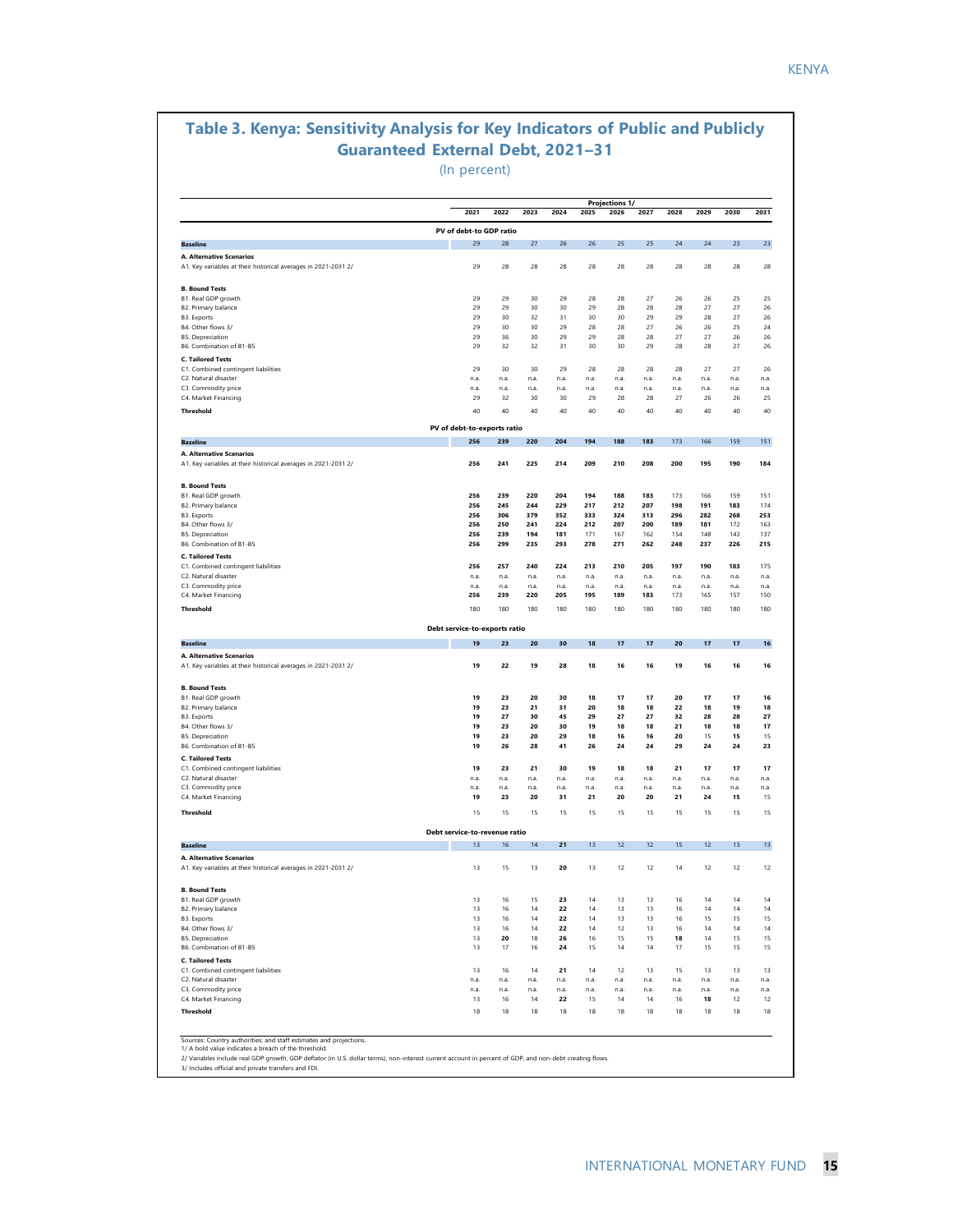#### **Table 4. Kenya: Sensitivity Analysis for Key Indicators of Public Debt, 2021–31**

#### (In percent)

|                                                                                            | 2021       | 2022                                 | 2023       | 2024       | 2025       | <b>Projections 1/</b><br>2026 | 2027       | 2028       | 2029       | 2030       | 2031       |
|--------------------------------------------------------------------------------------------|------------|--------------------------------------|------------|------------|------------|-------------------------------|------------|------------|------------|------------|------------|
|                                                                                            |            | PV of Debt-to-GDP Ratio              |            |            |            |                               |            |            |            |            |            |
| <b>Baseline</b>                                                                            | 63         | 64                                   | 63         | 63         | 61         | 59                            | 57         | 54         | 51         | 48         | 45         |
| A. Alternative Scenarios                                                                   |            |                                      |            |            |            |                               |            |            |            |            |            |
| A1. Key variables at their historical averages in 2021-2031 2/                             | 63         | 64                                   | 66         | 68         | 70         | 71                            | 72         | 72         | 72         | 72         | 72         |
| <b>B. Bound Tests</b>                                                                      |            |                                      |            |            |            |                               |            |            |            |            |            |
| B1. Real GDP growth                                                                        | 63         | 68                                   | 71         | 72         | 72         | 71                            | 70         | 68         | 66         | 64         | 62         |
| B2. Primary balance                                                                        | 63         | 67                                   | 71         | 70         | 68         | 66                            | 63         | 60         | 57         | 54         | 51         |
| B3. Exports<br>B4. Other flows 3/                                                          | 63<br>63   | 66<br>66                             | 68<br>66   | 67<br>66   | 66<br>64   | 64<br>62                      | 61<br>59   | 58<br>56   | 55<br>53   | 51<br>50   | 49<br>47   |
| <b>B5.</b> Depreciation                                                                    | 63         | 68                                   | 65         | 63         | 60         | 57                            | 53         | 49         | 45         | 42         | 38         |
| B6. Combination of B1-B5                                                                   | 63         | 64                                   | 68         | 68         | 66         | 64                            | 61         | 58         | 55         | 52         | 49         |
| <b>C. Tailored Tests</b>                                                                   |            |                                      |            |            |            |                               |            |            |            |            |            |
| C1. Combined contingent liabilities                                                        | 63         | 72                                   | 71         | 70         | 68         | 66                            | 63         | 60         | 57         | 54         | 51         |
| C2. Natural disaster                                                                       | n.a.       | n.a.                                 | n.a.       | n.a.       | n.a.       | n.a.                          | n.a.       | n.a.       | n.a.       | n.a.       | n.a.       |
| C3. Commodity price                                                                        | n.a.       | n.a.                                 | n.a.       | n.a.       | n.a.       | n.a.                          | n.a.       | n.a.       | n.a.       | n.a.       | n.a.       |
| C4. Market Financing                                                                       | 63         | 64                                   | 63         | 63         | 61         | 60                            | 57         | 54         | 51         | 48         | 45         |
| Public debt benchmark                                                                      | 55         | 55                                   | 55         | 55         | 55         | 55                            | 55         | 55         | 55         | 55         | 55         |
|                                                                                            |            | PV of Debt-to-Revenue Ratio          |            |            |            |                               |            |            |            |            |            |
| <b>Baseline</b>                                                                            | 373        | 371                                  | 349        | 339        | 324        | 309                           | 294        | 279        | 264        | 249        | 235        |
| A. Alternative Scenarios                                                                   |            |                                      |            |            |            |                               |            |            |            |            |            |
| A1. Key variables at their historical averages in 2021-2031 2/                             | 373        | 372                                  | 362        | 367        | 369        | 371                           | 374        | 375        | 375        | 375        | 375        |
| <b>B. Bound Tests</b>                                                                      |            |                                      |            |            |            |                               |            |            |            |            |            |
| B1. Real GDP growth                                                                        | 373        | 389                                  | 391        | 389        | 379        | 370                           | 361        | 351        | 342        | 332        | 323        |
| B2. Primary balance                                                                        | 373        | 386                                  | 390        | 378        | 361        | 345                           | 329        | 313        | 296        | 281        | 265        |
| B3. Exports<br>B4. Other flows 3/                                                          | 373<br>373 | 380<br>378                           | 375<br>364 | 364<br>353 | 348<br>337 | 332<br>322                    | 316<br>307 | 300<br>291 | 283<br>275 | 267<br>259 | 251<br>244 |
| <b>B5.</b> Depreciation                                                                    | 373        | 392                                  | 359        | 340        | 317        | 295                           | 275        | 255        | 236        | 216        | 198        |
| B6. Combination of B1-B5                                                                   | 373        | 372                                  | 376        | 365        | 349        | 333                           | 317        | 301        | 285        | 269        | 254        |
| <b>C. Tailored Tests</b>                                                                   |            |                                      |            |            |            |                               |            |            |            |            |            |
| C1. Combined contingent liabilities                                                        | 373        | 414                                  | 388        | 377        | 360        | 343                           | 327        | 311        | 295        | 279        | 264        |
| C2. Natural disaster                                                                       | n.a.       | n.a.                                 | n.a.       | n.a.       | n.a.       | n.a.                          | n.a.       | n.a.       | n.a.       | n.a.       | n.a.       |
| C3. Commodity price                                                                        | n.a.       | n.a.                                 | n.a.       | n.a.       | n.a.       | n.a.                          | n.a.       | n.a.       | n.a.       | n.a.       | n.a.       |
| C4. Market Financing                                                                       | 373        | 371                                  | 349        | 340        | 325        | 310                           | 294        | 279        | 263        | 248        | 233        |
|                                                                                            |            | <b>Debt Service-to-Revenue Ratio</b> |            |            |            |                               |            |            |            |            |            |
| <b>Baseline</b>                                                                            | 48         | 62                                   | 68         | 79         | 72         | 70                            | 59         | 56         | 52         | 49         | 47         |
| A. Alternative Scenarios<br>A1. Key variables at their historical averages in 2021-2031 2/ | 48         | 61                                   | 67         | 80         | 75         | 75                            | 68         | 69         | 68         | 69         | 69         |
|                                                                                            |            |                                      |            |            |            |                               |            |            |            |            |            |
| <b>B. Bound Tests</b>                                                                      |            |                                      |            |            |            |                               |            |            |            |            |            |
| B1. Real GDP growth                                                                        | 48         | 64                                   | 75         | 89         | 82         | 80                            | 70         | 69         | 65         | 64         | 62         |
| B2. Primary balance                                                                        | 48         | 62                                   | 72         | 88         | 76         | 75                            | 67         | 64         | 59         | 55         | 52         |
| B3. Exports<br>B4. Other flows 3/                                                          | 48<br>48   | 62<br>62                             | 69<br>69   | 80<br>80   | 73<br>72   | 70<br>70                      | 60<br>60   | 57<br>57   | 54<br>53   | 51<br>50   | 48<br>48   |
| <b>B5. Depreciation</b>                                                                    | 48         | 60                                   | 68         | 79         | 71         | 68                            | 58         | 56         | 51         | 49         | 46         |
| B6. Combination of B1-B5                                                                   | 48         | 60                                   | 69         | 85         | 75         | 72                            | 63         | 61         | 56         | 52         | 49         |
| <b>C. Tailored Tests</b>                                                                   |            |                                      |            |            |            |                               |            |            |            |            |            |
| C1. Combined contingent liabilities                                                        | 48         | 62                                   | 79         | 84         | 75         | 77                            | 67         | 64         | 56         | 53         | 50         |
| C2. Natural disaster                                                                       | n.a.       | n.a.                                 | n.a.       | n.a.       | n.a.       | n.a.                          | n.a.       | n.a.       | n.a.       | n.a.       | n.a.       |
| C3. Commodity price                                                                        | n.a.       | n.a.                                 | n.a.       | n.a.       | n.a.       | n.a.                          | n.a.       | n.a.       | n.a.       | n.a.       | n.a.       |
| C4. Market Financing                                                                       | 48         | 62                                   | 69         | 80         | 74         | 72                            | 61         | 57         | 58         | 48         | 46         |
|                                                                                            |            |                                      |            |            |            |                               |            |            |            |            |            |

2/ Variables include real GDP growth, GDP deflator and primary deficit in percent of GDP.

3/ Includes official and private transfers and FDI.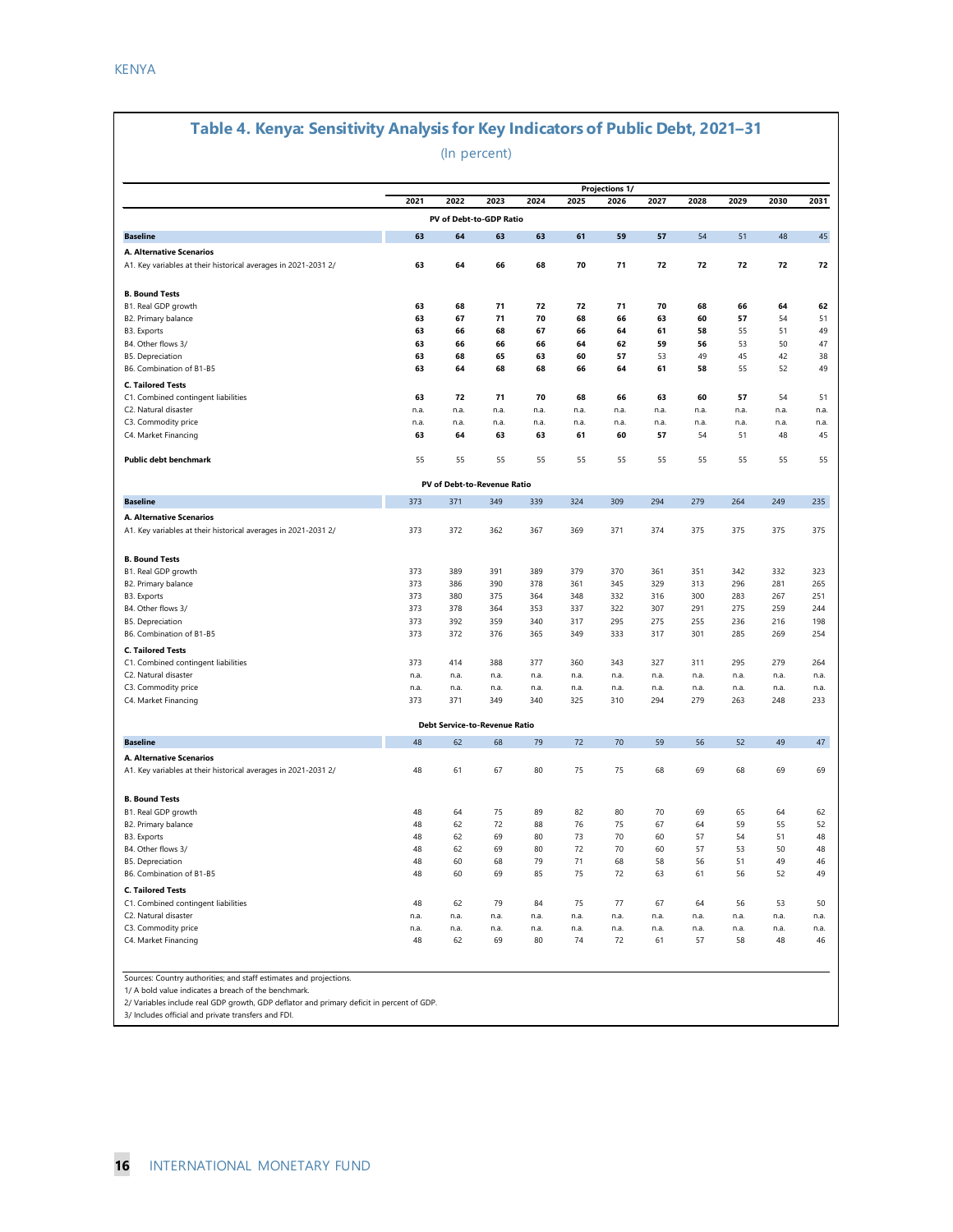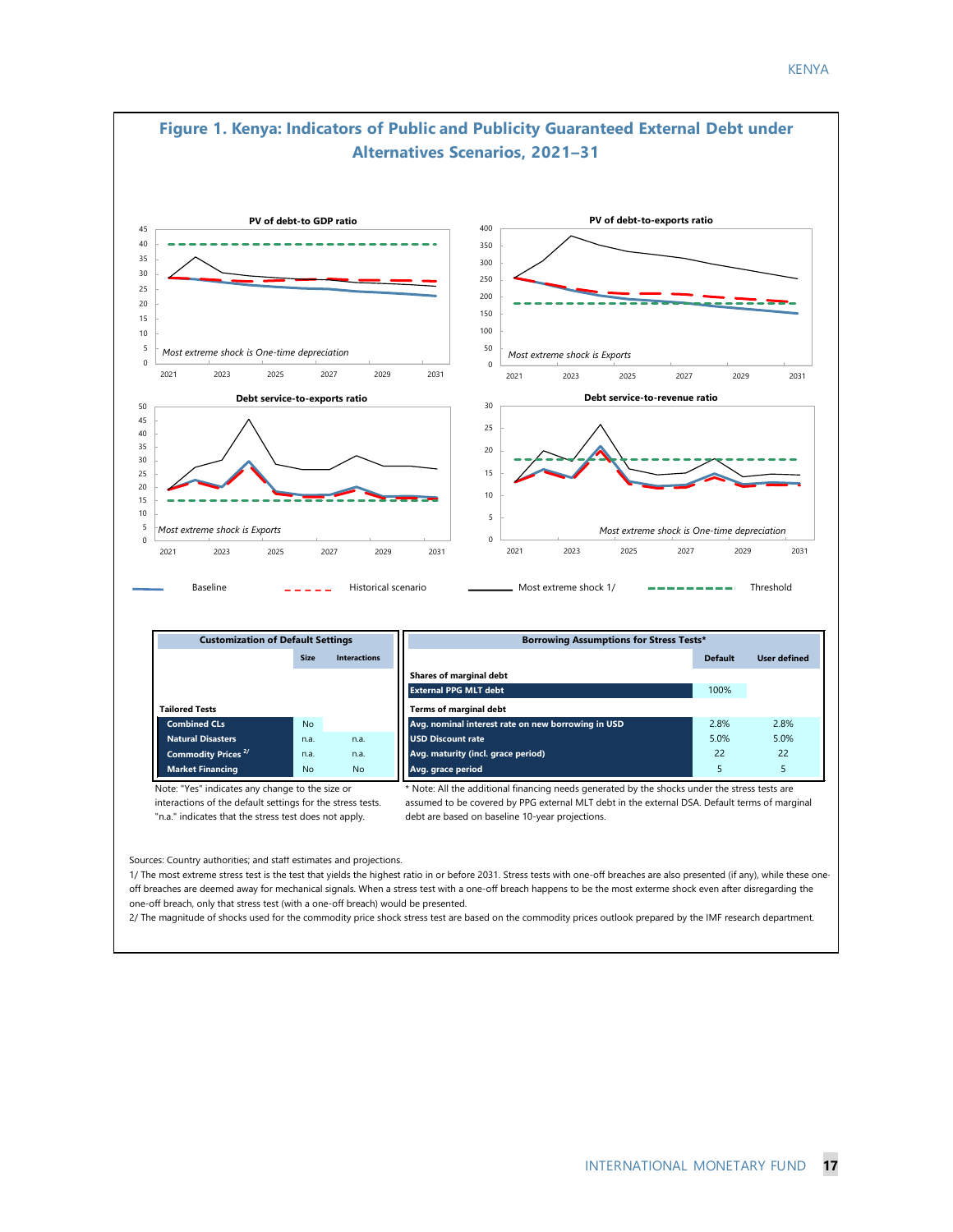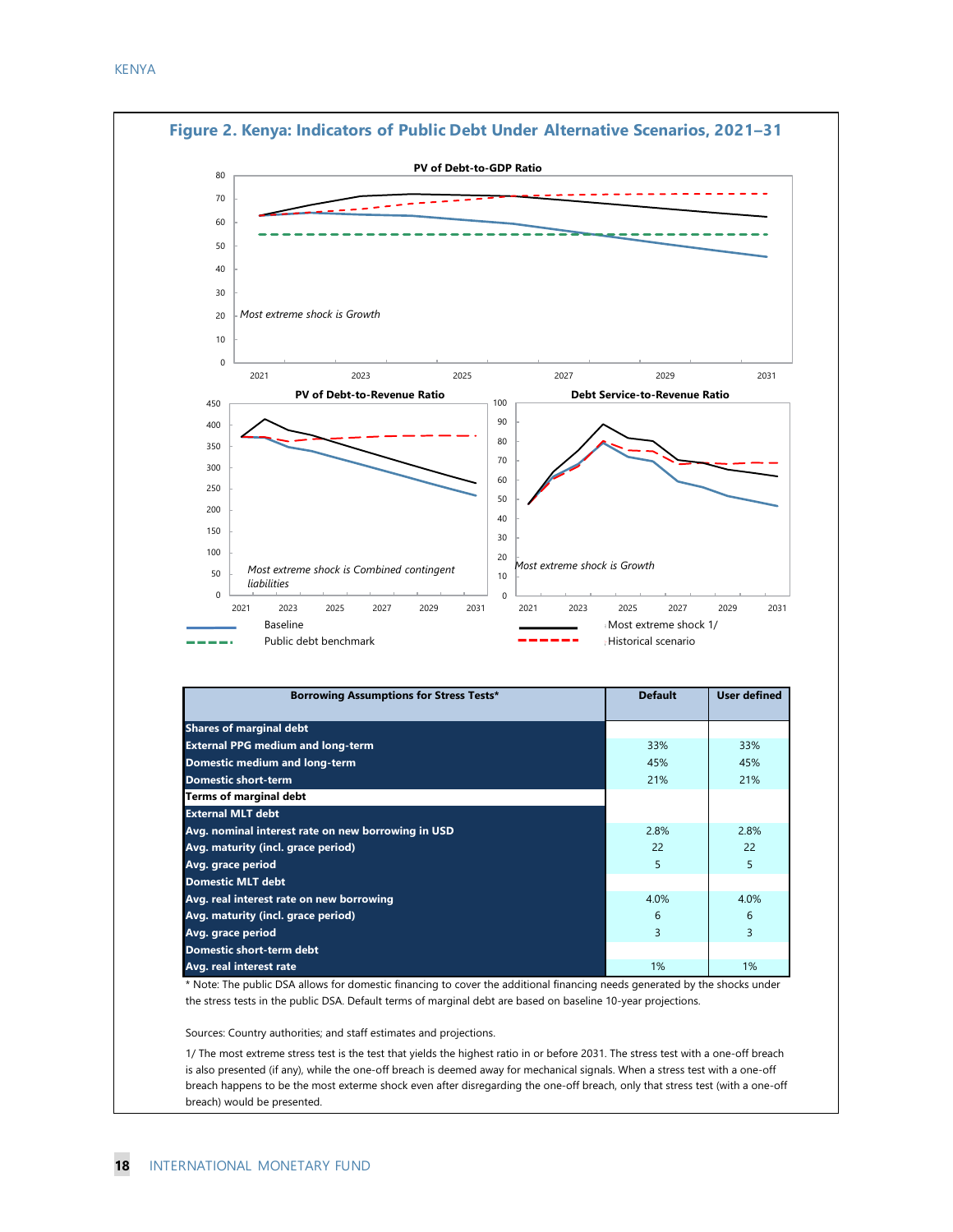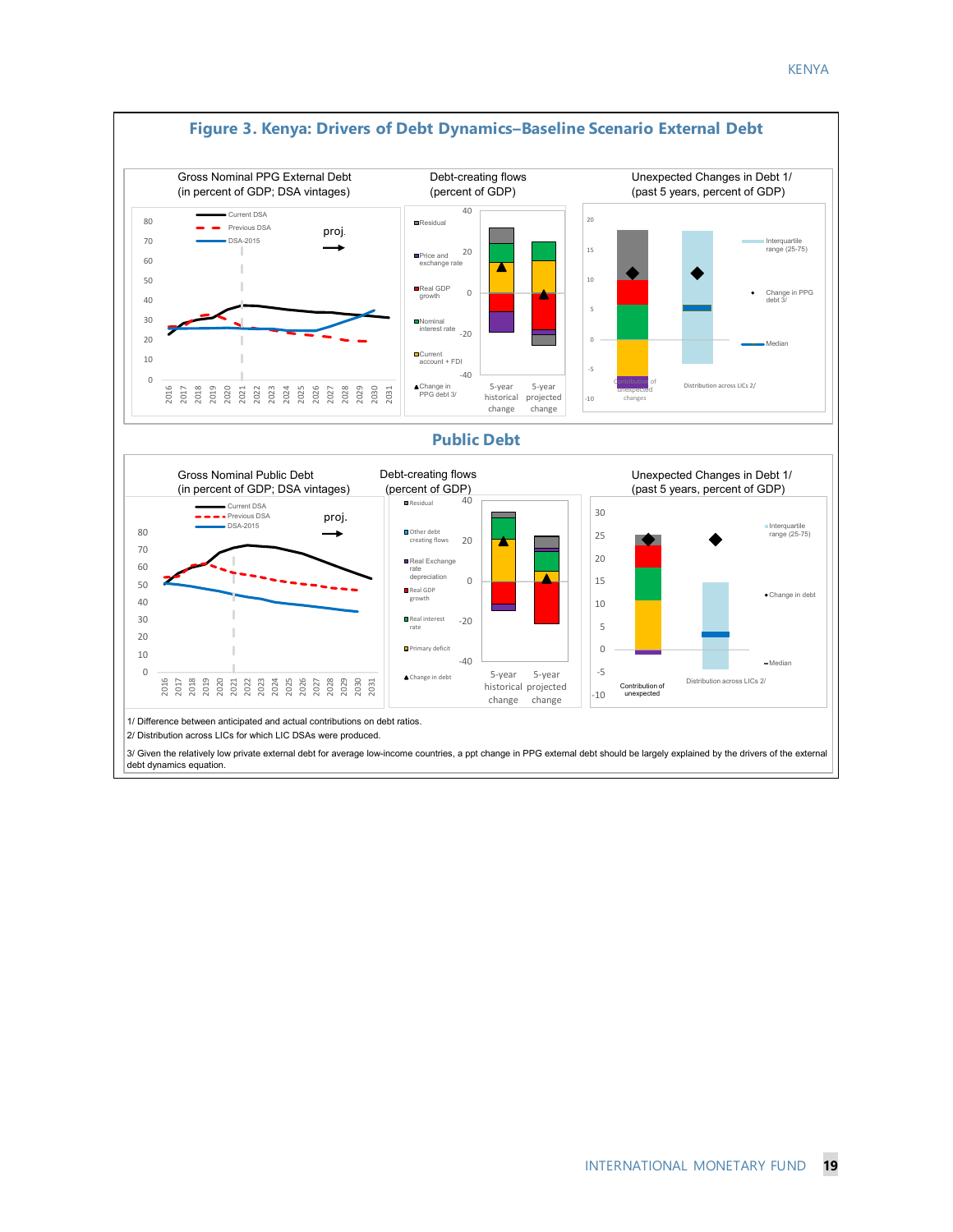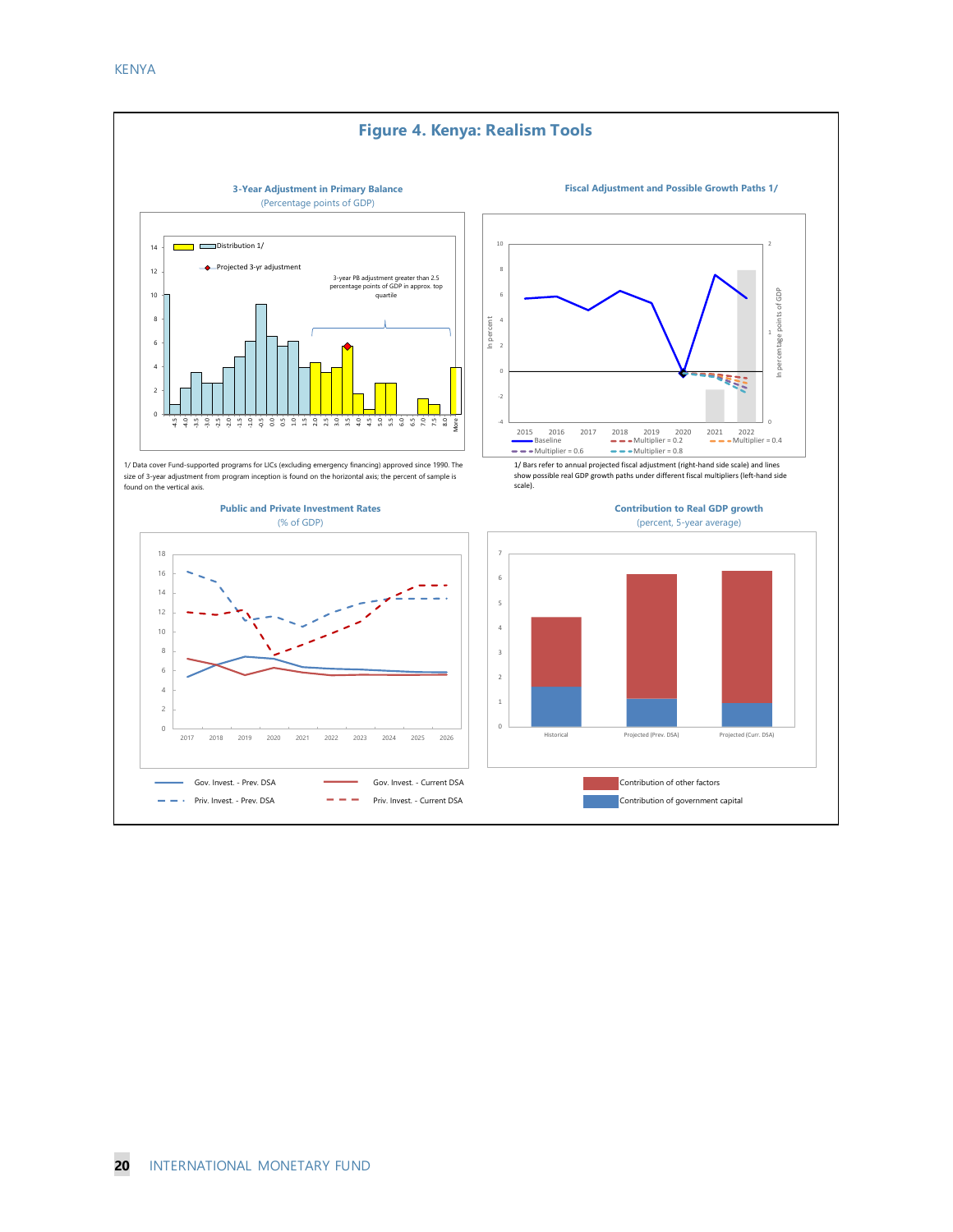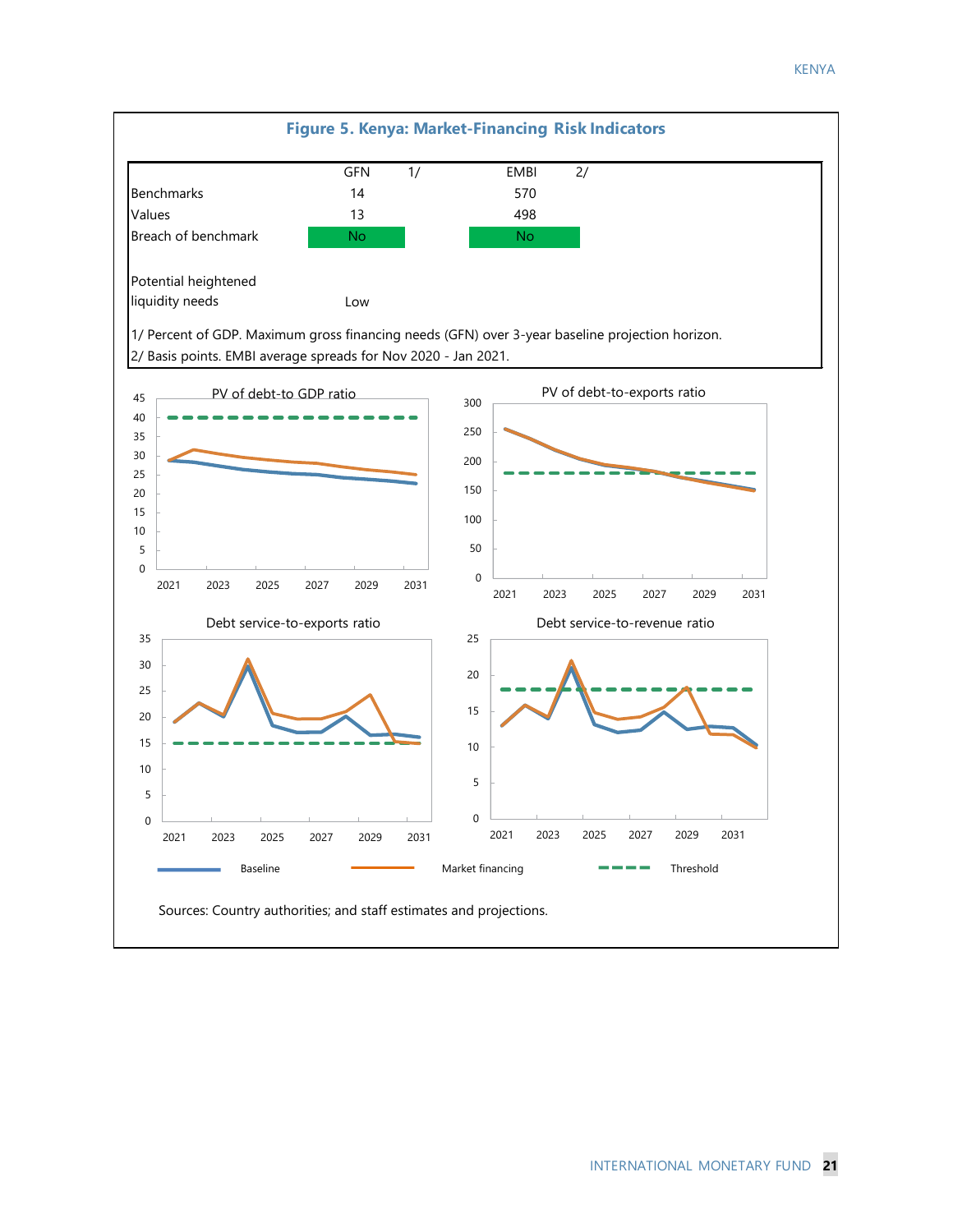#### **Statement by the Executive Director, Ms. Ita Mary Mannathoko, and by the Senior Advisor of the Executive Director, Mr. Ted Sitimawina April 2, 2021**

#### **I. Introduction**

1. Our Kenya authorities appreciate the constructive engagement with staff during recent program negotiations for arrangements under the Extended Fund Facility (EFF) and the Extended Credit Facility (ECF). They broadly concur with the staff appraisal and policy recommendations.

2. The COVID-19 pandemic has upended steady and robust economic growth in Kenya that averaged almost six percent for a decade. Growth has declined significantly, while macroeconomic vulnerabilities have risen. While emergency measures were put in place quickly, and the emergency financing received under the Rapid Credit Facility (RCF) in May 2020—for which the government is grateful—has supported their response plan, fiscal and balance of payments needs remain. The authorities are determined to stabilize the economy and set a basis for resurgence of growth and shared prosperity through the Post COVID-19 Economic Recovery Strategy. The strategy seeks to enable an effective pandemic response by maintaining support to the health sector and the vulnerable; reduce debt vulnerabilities through revenue-based fiscal consolidation; advance the structural reform and governance agenda; strengthen the monetary policy framework; and support financial stability.

3. To support these objectives, our authorities request 38-month arrangements under the EFF and ECF with blended access at 305 percent of quota to be disbursed as budget support. They expect that together with support from development partners and other financing sources, including the G20 Debt Service Suspension Initiative, the proposed arrangements will fill the fiscal and external financing gaps over the medium term. The authorities have completed the required prior actions and look forward to Executive Directors' support for the arrangements.

#### **II. Recent Economic Developments and Outlook**

4. Real GDP growth dropped sharply from 5.4 percent in 2019 to an estimated -0.1 percent in 2020, reflecting severe disruption in economic activity. The typically resilient, critical services sector covering accommodation and food services was the most affected by domestic containment measures. The education sector also contracted, while agriculture benefitted from favorable weather and alongside construction remained strong. Following the partial lifting of containment measures, economic activity is rebounding with trade and transportation picking up. Medium-term prospects remain strong with growth projected at 7.6 percent in 2021, but the COVID-19 shock has given rise to substantial uncertainties around most estimates, particularly for the medium term.

5. Inflation has remained within the target range (5±2.5 percent), as disruptions to supply chains from the pandemic were limited and did not translate into significant price pressures. Over the past year, broadly stable headline inflation was supported by lower food price inflation in the first half of 2020 following the strong performance seen in agriculture, which compensated for higher fuel prices.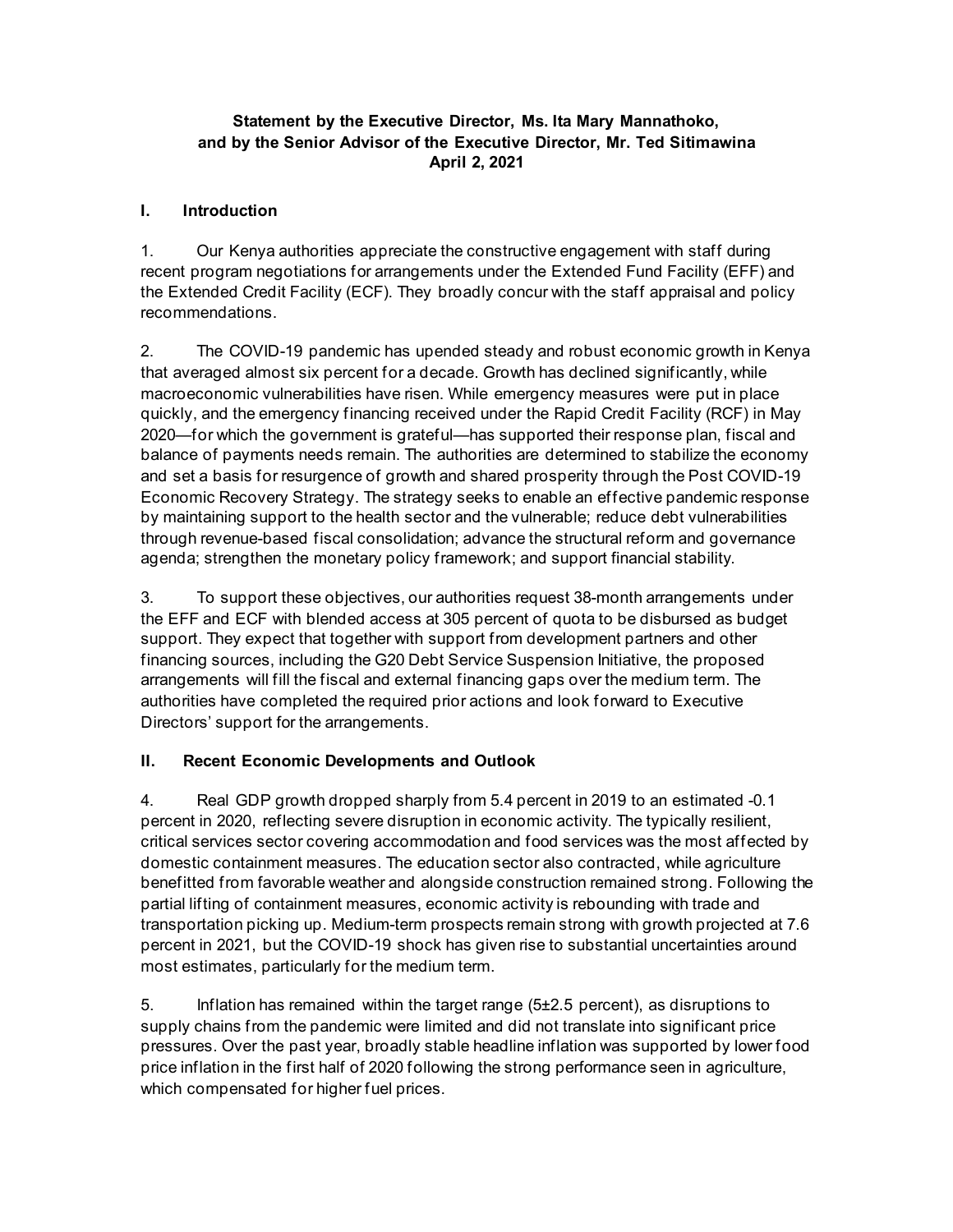6. Kenya's external sector has remained resilient supported by agricultural exports, especially tea and non-flower horticulture. Exports of goods rose by 3.3 percent in 2020 while the value of imports declined by 12.5 percent reflecting lower oil import prices. Remittances rose, notwithstanding the global downturn. The net effect was that the current account deficit narrowed to an estimated 4.8 percent of GDP in 2020 from 5.8 percent in 2019. The flexible exchange rate served as a shock absorber, strengthening external sector resilience.

#### **III. Fiscal Policy and Debt Management**

7. During the program period and beyond, the authorities will pursue revenue-based fiscal consolidation to stabilize public debt and bring it onto a downward trajectory. The adjustment goal is to reduce the primary fiscal deficit to below its debt-stabilizing level. They will implement measures to broaden the tax base, as recommended by the IMF and enacted in April and June 2020. In addition, they are strengthening revenue administration and will implement further tax policy measures in the ensuing fiscal years. Our authorities' commitment to fiscal consolidation is reflected in the recent reversal of most emergency tax relief measures and the introduction of measures to improve tax performance in the midst of the pandemic.

8. On the expenditure side, measures will largely focus on rationalizing non-priority spending without compromising allocations to social and growth enhancing development programs. In this regard, the authorities will be guided by an indicative target to ensure that health and other social expenditures, including transfers to vulnerable groups and free primary and secondary education are protected. To ensure prudent management of available public resources, they will further strengthen public financial management (PFM), particularly in budget control and execution processes, and cash management.

9. A related near-term priority that the program will help sustain is to contain the impact of the pandemic, maintaining support for the health sector and those most impacted by the shock. Besides allocations to the health sector, spending will also protect vulnerable groups and stimulate economic activity in key areas. The support packages focus on providing liquidity support to businesses through accelerated payment of VAT refunds and pending bills to suppliers, cash transfers to urban poor, stimulating activity in hard-hit sectors, with an emphasis on creating youth employment, and supporting small and medium-sized businesses through a recently launched credit guarantee scheme. The authorities will also unwind emergency spending on non-priority areas, adding to the January 1, 2021 reversals of tax cuts.

10. On debt, the authorities are pursuing a financing strategy that balances domestic and external financing and utilizes concessional financing where available. They are also taking steps to extend the maturity of domestic debt. In recognition of external debt vulnerabilities, the authorities will confine external non-concessional financing to funding essential projects critical to the development agenda for which concessional financing is not available, and for liability management purposes. External financing in this manner would complement domestic financing and help prevent an unnecessary crowding-out of private sector credit. The authorities maintain their preference for an asymmetric net international reserves (NIR) adjustor also on non-grant budget flows, given the uncertainties around the timing of donor flows and their inherent import content.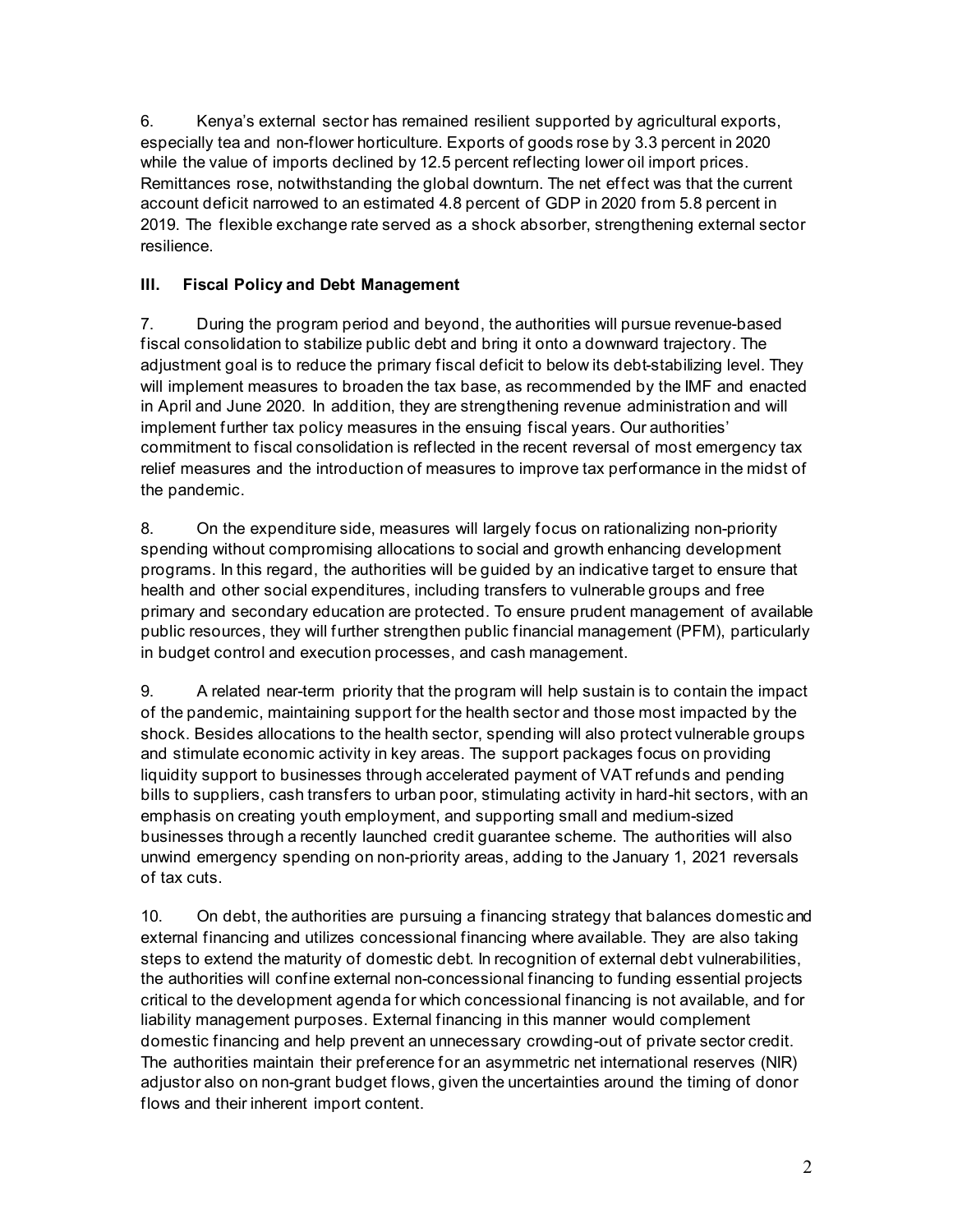#### **IV. Monetary and Financial Sector Policies**

11. The CBK remains committed to ensuring price stability in line with its mandate. In this regard, headline inflation will be kept within the target range of  $5 \pm 2.5$  percent consistent with the monetary policy consultation clause (MPCC). Given the current environment, the CBK will maintain an accommodative monetary policy stance to support the economy as it recovers. The authorities note that their swift policy reaction to the COVID-19 shock, including monetary policy easing, emergency liquidity provision and pre-emptive loan restructurings, provided essential support to an economy under stress. The authorities will also maintain the flexible exchange rate policy which has served the economy well and will limit interventions to smoothing excess volatility.

12. The CBK has been working to strengthen its monetary policy framework and will publish a white paper by June 2021, outlining the requisite reforms. Once the COVID-19 shock abates and conditions permit, reforms will focus on refining the macroeconomic modeling and forecasting frameworks, and improving the operations of financial markets, including fully developing a Centralized Security Depository that will improve monetary policy transmission and promote efficiency and transparency in the government domestic debt market. In addition, they will improve communication of monetary policy decisions to make them more effective. The monetary policy framework will be supported by reforms carried out to strengthen CBK's internal capacity and enhance monetary policy transmission, including the repeal in November 2019 of interest rate caps on commercial bank loans under section 33B of the Banking Act. Additionally, to address concerns of illicit financial flows, corruption and counterfeits that targeted large denominations, the old series Ksh1,000 currency notes were demonetized successfully in an exercise that concluded on September 30, 2019.

13. Safeguarding financial stability and expanding access to affordable finance remain key priorities as the financial sector supports the economy through the COVID-19 pandemic. While the banking sector remains stable and resilient, supervisory and regulatory processes continue to focus on ensuring prudent asset classification and provisioning practices. In this context, the CBK advised banks to revisit their capital planning and reassess the resilience of their portfolios and potentially curtail dividend payments. They will continue to improve prudential regulation and supervision, with a view to addressing the increased complexity of the financial sector, including cyber challenges.

#### **V. Structural Reforms**

14. To complement ongoing efforts that strengthen PFM, our authorities will implement fiscal structural reforms to address challenges in state-owned enterprises (SOEs) and to advance governance reforms. The ongoing pandemic has aggravated some underlying challenges in some SOEs. To address those characterized by overlapping mandates, low profitability, weak governance and poor value for money, the authorities are taking a systematic approach to evaluate, monitor, and manage the financial challenges facing SOEs. An immediate action has been the evaluation of the financial health and fiscal needs of nine SOEs with the largest fiscal risks to the FY20/21 budget. This will be followed by an in-depth analysis of the financial vulnerabilities of the largest and most exposed firms in the sector and development of a strategy to address fiscal risks from the SOEs, including a framework to guide interventions. Overall, the reforms will aim to strengthen corporate governance and enhance oversight to limit the risk of contingent liabilities.